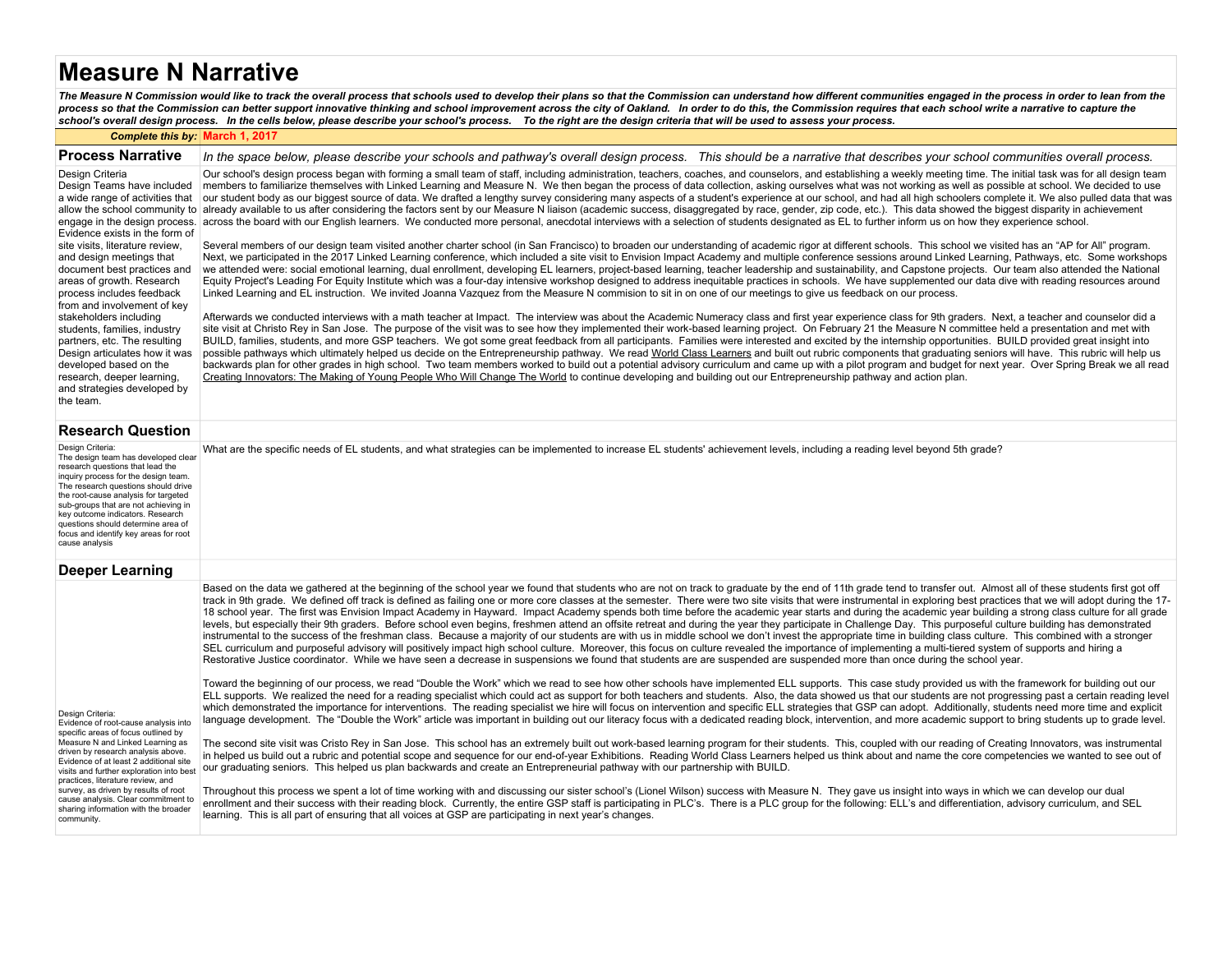|  | 2017-18 SINGLE PLAN FOR STUDENT ACHIEVEMENT (SPSA) |  |
|--|----------------------------------------------------|--|
|--|----------------------------------------------------|--|

| <b>1. ABOUT THE SCHOOL</b>                                                                                                                                                                                                                                                                                                                                                                                                                                                                                                                                                                                                                                                                                                                                                                                                                                                                                                                                                                                                                                                                                                                                                                                                                                                                                                                                                                                                                     |                                      |                                             |                                                        |                 |                              |                        |                                                                                    | Complete this by: January 31, 2017 |                                                                                                                                                                                                                                |
|------------------------------------------------------------------------------------------------------------------------------------------------------------------------------------------------------------------------------------------------------------------------------------------------------------------------------------------------------------------------------------------------------------------------------------------------------------------------------------------------------------------------------------------------------------------------------------------------------------------------------------------------------------------------------------------------------------------------------------------------------------------------------------------------------------------------------------------------------------------------------------------------------------------------------------------------------------------------------------------------------------------------------------------------------------------------------------------------------------------------------------------------------------------------------------------------------------------------------------------------------------------------------------------------------------------------------------------------------------------------------------------------------------------------------------------------|--------------------------------------|---------------------------------------------|--------------------------------------------------------|-----------------|------------------------------|------------------------|------------------------------------------------------------------------------------|------------------------------------|--------------------------------------------------------------------------------------------------------------------------------------------------------------------------------------------------------------------------------|
| Instructions: (For OUSD Schools Only)                                                                                                                                                                                                                                                                                                                                                                                                                                                                                                                                                                                                                                                                                                                                                                                                                                                                                                                                                                                                                                                                                                                                                                                                                                                                                                                                                                                                          |                                      |                                             |                                                        |                 |                              |                        |                                                                                    |                                    |                                                                                                                                                                                                                                |
| Choose the name of your school from the drop-down menu. Your school ID will automatically populate.                                                                                                                                                                                                                                                                                                                                                                                                                                                                                                                                                                                                                                                                                                                                                                                                                                                                                                                                                                                                                                                                                                                                                                                                                                                                                                                                            |                                      |                                             |                                                        |                 |                              |                        |                                                                                    |                                    |                                                                                                                                                                                                                                |
| Ctrl-C on a PC/Chromebook). Then right-click on the cell, choose "Paste special," and select "Paste values only." You can now edit the description.                                                                                                                                                                                                                                                                                                                                                                                                                                                                                                                                                                                                                                                                                                                                                                                                                                                                                                                                                                                                                                                                                                                                                                                                                                                                                            |                                      |                                             |                                                        |                 |                              |                        |                                                                                    |                                    | 1A) School Description: Your school description that you provided for the Options Guide will automatically populate here. If you would like to edit this description, click on the school description cell and copy it (Comman |
| on a PC/Chromebook). Then right-click on the cell, choose "Paste special," and select "Paste values only." You can now edit the mission and vision.                                                                                                                                                                                                                                                                                                                                                                                                                                                                                                                                                                                                                                                                                                                                                                                                                                                                                                                                                                                                                                                                                                                                                                                                                                                                                            |                                      |                                             |                                                        |                 |                              |                        |                                                                                    |                                    | 1B) School Mission and Vision: Your mission and vision will automatically populate from your 16-17 Site Plan. If you would like to edit the mission and vision, click on the mission/vision cell and copy it (Command-C on a M |
|                                                                                                                                                                                                                                                                                                                                                                                                                                                                                                                                                                                                                                                                                                                                                                                                                                                                                                                                                                                                                                                                                                                                                                                                                                                                                                                                                                                                                                                |                                      |                                             | <b>School:</b> Aspire Golden State College Preparatory |                 |                              |                        |                                                                                    | <b>School ID:</b>                  |                                                                                                                                                                                                                                |
| 1A. School Description                                                                                                                                                                                                                                                                                                                                                                                                                                                                                                                                                                                                                                                                                                                                                                                                                                                                                                                                                                                                                                                                                                                                                                                                                                                                                                                                                                                                                         |                                      |                                             |                                                        |                 |                              |                        |                                                                                    |                                    |                                                                                                                                                                                                                                |
| Aspire Golden State College Preparatory Academy is a 6-12 charter school serving 571 students in East Oakland. It is located at 1009 66th Ave and is part of the Aspire Public Schools charter network. As a<br>College for Certain school, all students are required to meet A-G requirements and be accepted to a four-year university in order to graduate. Golden State Prep has an Early College High School Program that<br>allows students to enroll in 15 credits of colleges that are required for graduation. Golden State Prep is in the process of shifting its focus in order make sure that all students are prepared to succeed in college and<br>that they are well positioned for meaningful careers. For some students, the pathway to success may be through a community college, technical training or career.                                                                                                                                                                                                                                                                                                                                                                                                                                                                                                                                                                                                             |                                      |                                             |                                                        |                 |                              |                        |                                                                                    |                                    |                                                                                                                                                                                                                                |
| 1B. School Mission and Vision                                                                                                                                                                                                                                                                                                                                                                                                                                                                                                                                                                                                                                                                                                                                                                                                                                                                                                                                                                                                                                                                                                                                                                                                                                                                                                                                                                                                                  |                                      |                                             |                                                        |                 |                              |                        |                                                                                    |                                    |                                                                                                                                                                                                                                |
| Aspire Golden State College Preparatory Academy is focused on getting students to and through college. The mission of Aspire Public Schools is "College for Certain" and Golden State Prep upholds that mission.<br>As we continue to grow as a school, we are also exploring options to offer students more choice in their coursework and their post high school plans. A cornerstone of our school is that all students feel connected to<br>school through meaningful realationships with staff, peers and curriculum. Our vision is that all of our graduates are prepared to enter the world and contribute positively to their community.<br>We are seeking to prepare students through an entrepreneurship pathway that has a theme of community activism. Students will develop 21st century skills and competencies through entrepreneurship, and they will<br>use these skills towards projects that work to improve the surrounding community. By the end of 12th grade, students will demonstrate the six entreprenurial core competencies (Innovation, Critical Literacy,<br>Fortitude, Risk Taking, Reflection, and Initiative) through their senior capstone project, a community-based action research project. Students will begin to develop these core competencies as 9th graders through<br>their First Year Experience course, our partnership with BUILD, and their 9th grade Ethnic Studies/Critical Literacy course. |                                      |                                             |                                                        |                 |                              |                        |                                                                                    |                                    |                                                                                                                                                                                                                                |
|                                                                                                                                                                                                                                                                                                                                                                                                                                                                                                                                                                                                                                                                                                                                                                                                                                                                                                                                                                                                                                                                                                                                                                                                                                                                                                                                                                                                                                                |                                      |                                             |                                                        |                 |                              |                        |                                                                                    |                                    |                                                                                                                                                                                                                                |
| 1C. School Multi-Year WASC Goals                                                                                                                                                                                                                                                                                                                                                                                                                                                                                                                                                                                                                                                                                                                                                                                                                                                                                                                                                                                                                                                                                                                                                                                                                                                                                                                                                                                                               |                                      |                                             |                                                        |                 |                              |                        |                                                                                    |                                    |                                                                                                                                                                                                                                |
|                                                                                                                                                                                                                                                                                                                                                                                                                                                                                                                                                                                                                                                                                                                                                                                                                                                                                                                                                                                                                                                                                                                                                                                                                                                                                                                                                                                                                                                | <b>Length of WASC Accreditation:</b> |                                             |                                                        |                 | <b>Last WASC Self-Study:</b> |                        |                                                                                    | <b>Next Self-Study:</b>            |                                                                                                                                                                                                                                |
| <b>SCHOOL WASC GOALS</b>                                                                                                                                                                                                                                                                                                                                                                                                                                                                                                                                                                                                                                                                                                                                                                                                                                                                                                                                                                                                                                                                                                                                                                                                                                                                                                                                                                                                                       |                                      |                                             |                                                        |                 |                              |                        |                                                                                    |                                    | <b>LCAP Goal Category</b>                                                                                                                                                                                                      |
| Goal #1: Cultivate a college-going culture that fosters an academic sense of urgency                                                                                                                                                                                                                                                                                                                                                                                                                                                                                                                                                                                                                                                                                                                                                                                                                                                                                                                                                                                                                                                                                                                                                                                                                                                                                                                                                           |                                      |                                             |                                                        |                 |                              |                        |                                                                                    |                                    |                                                                                                                                                                                                                                |
| Goal #2: Improve communication with all stakeholders regarding the alignment, prioritization and decision making of long term goals, budget Enrollment by Primary Disability                                                                                                                                                                                                                                                                                                                                                                                                                                                                                                                                                                                                                                                                                                                                                                                                                                                                                                                                                                                                                                                                                                                                                                                                                                                                   |                                      |                                             |                                                        |                 |                              | Autism                 | $\blacksquare$ 2                                                                   |                                    |                                                                                                                                                                                                                                |
| Goal #3: Align 6-12 college knowledge curriculum to better prepare students for the academic rigors of college                                                                                                                                                                                                                                                                                                                                                                                                                                                                                                                                                                                                                                                                                                                                                                                                                                                                                                                                                                                                                                                                                                                                                                                                                                                                                                                                 |                                      |                                             |                                                        |                 |                              | <b>Hard Of Hearing</b> | <b>Intellectual Disability</b>                                                     |                                    |                                                                                                                                                                                                                                |
| Goal #4: Examine the school's curriculum, instruction, resources, and PD for ways to meet the needs of students not yet fluent inn academic                                                                                                                                                                                                                                                                                                                                                                                                                                                                                                                                                                                                                                                                                                                                                                                                                                                                                                                                                                                                                                                                                                                                                                                                                                                                                                    |                                      |                                             |                                                        |                 |                              |                        | Other Health Impairment<br>$\blacksquare$ 3<br><b>Specific Learning Disability</b> |                                    |                                                                                                                                                                                                                                |
|                                                                                                                                                                                                                                                                                                                                                                                                                                                                                                                                                                                                                                                                                                                                                                                                                                                                                                                                                                                                                                                                                                                                                                                                                                                                                                                                                                                                                                                |                                      |                                             |                                                        |                 |                              |                        | Speech And Language Impa                                                           |                                    |                                                                                                                                                                                                                                |
|                                                                                                                                                                                                                                                                                                                                                                                                                                                                                                                                                                                                                                                                                                                                                                                                                                                                                                                                                                                                                                                                                                                                                                                                                                                                                                                                                                                                                                                |                                      |                                             |                                                        |                 |                              |                        | $\Omega$                                                                           | 30<br>40<br>50<br>10<br>20         |                                                                                                                                                                                                                                |
| 1D. School Demographics                                                                                                                                                                                                                                                                                                                                                                                                                                                                                                                                                                                                                                                                                                                                                                                                                                                                                                                                                                                                                                                                                                                                                                                                                                                                                                                                                                                                                        |                                      |                                             |                                                        |                 |                              |                        | % SPED                                                                             |                                    |                                                                                                                                                                                                                                |
| <b>Special Populations</b>                                                                                                                                                                                                                                                                                                                                                                                                                                                                                                                                                                                                                                                                                                                                                                                                                                                                                                                                                                                                                                                                                                                                                                                                                                                                                                                                                                                                                     | % Male                               | % Female                                    | % Oakland Residents                                    | % LCFF          | % English<br>Learners        | % LTEL                 | <b>RSP</b>                                                                         | % SPED Mild- Moderate              | % SPED Severe                                                                                                                                                                                                                  |
|                                                                                                                                                                                                                                                                                                                                                                                                                                                                                                                                                                                                                                                                                                                                                                                                                                                                                                                                                                                                                                                                                                                                                                                                                                                                                                                                                                                                                                                | 49.2%                                | 50.8%                                       | 96.5%                                                  |                 | 29.8%                        |                        | 11%%                                                                               |                                    |                                                                                                                                                                                                                                |
| <b>Student Population by</b><br><b>Race/Ethnicity</b>                                                                                                                                                                                                                                                                                                                                                                                                                                                                                                                                                                                                                                                                                                                                                                                                                                                                                                                                                                                                                                                                                                                                                                                                                                                                                                                                                                                          | African-<br>American                 | American<br>Indian/Alaskan<br><b>Native</b> | Asian                                                  | Hispanic/Latino | <b>Filipino</b>              | Pacific/<br>Islander   | Caucasian                                                                          | <b>Multiracial</b>                 | <b>Newcomers</b>                                                                                                                                                                                                               |
|                                                                                                                                                                                                                                                                                                                                                                                                                                                                                                                                                                                                                                                                                                                                                                                                                                                                                                                                                                                                                                                                                                                                                                                                                                                                                                                                                                                                                                                | 13.5%                                | 0.40%                                       | 0.20%                                                  | 85.3%           |                              |                        | 0.20%                                                                              | 0.2%                               |                                                                                                                                                                                                                                |
|                                                                                                                                                                                                                                                                                                                                                                                                                                                                                                                                                                                                                                                                                                                                                                                                                                                                                                                                                                                                                                                                                                                                                                                                                                                                                                                                                                                                                                                |                                      |                                             |                                                        |                 |                              |                        |                                                                                    |                                    |                                                                                                                                                                                                                                |
| 1E. School Performance Data                                                                                                                                                                                                                                                                                                                                                                                                                                                                                                                                                                                                                                                                                                                                                                                                                                                                                                                                                                                                                                                                                                                                                                                                                                                                                                                                                                                                                    |                                      |                                             |                                                        |                 |                              |                        |                                                                                    |                                    |                                                                                                                                                                                                                                |

*Indicator 13-14 School 14-15 School 15-16 School 16-17 School 15-16 District Average 15-16 State Average*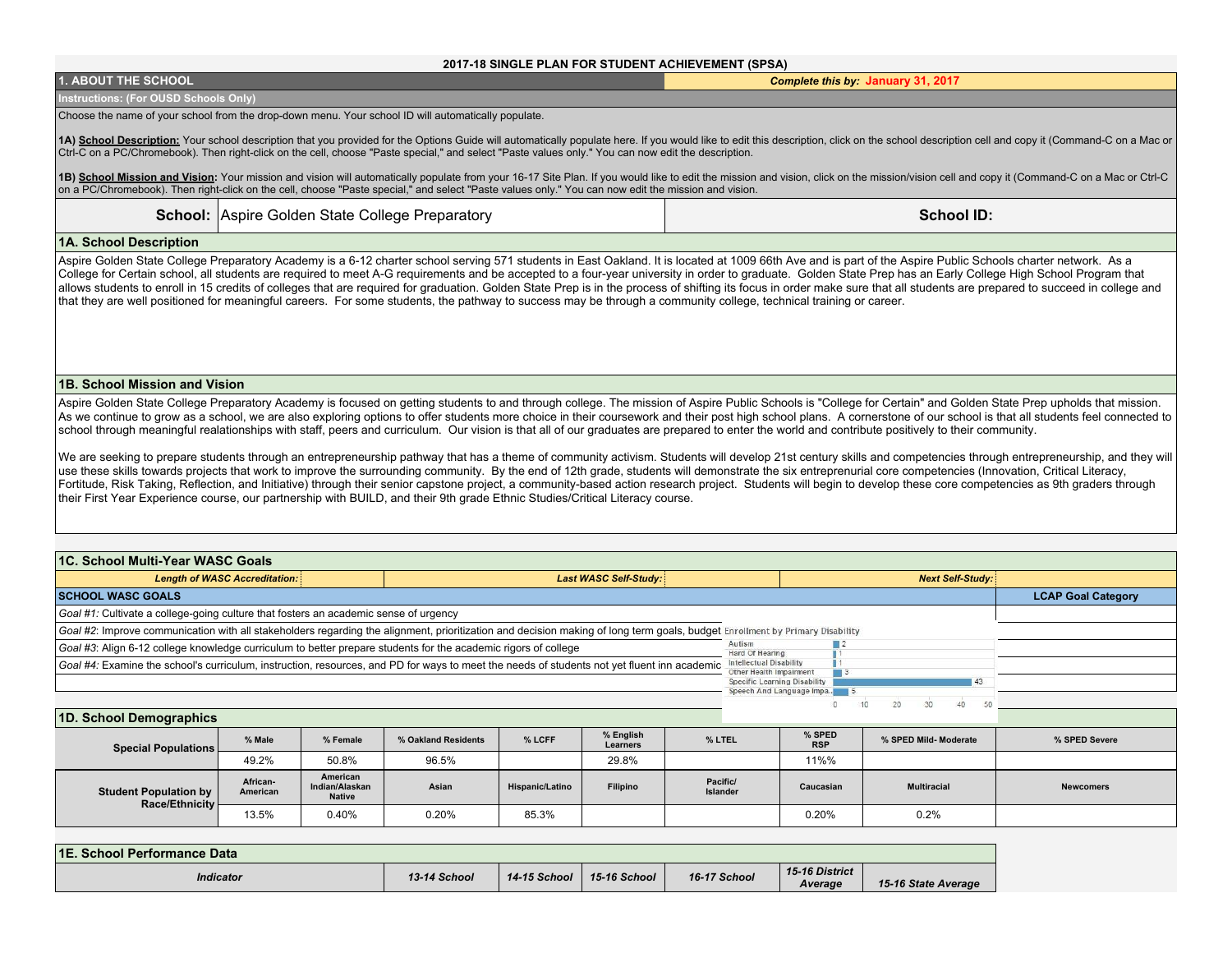| Linked Learning Pathways (All Students)                  | <b>NA</b>           | <b>NA</b>              | <b>NA</b>                                                                              | NA                                       | 53.3%                     | 41.8%               |
|----------------------------------------------------------|---------------------|------------------------|----------------------------------------------------------------------------------------|------------------------------------------|---------------------------|---------------------|
| Linked Learning Pathways (Grade 10)                      | NA                  | <b>NA</b>              | <b>NA</b>                                                                              | <b>NA</b>                                | 57.0%                     | 58.1%               |
| <b>Graduate Outcomes</b>                                 | 13-14 School        | 14-15 School           | 15-16 School                                                                           | 16-17 School                             | 15-16 District<br>Average | 15-16 State Average |
| Four-Year Cohort Graduation Rate (All Students)          | 65.7%               | 83.0%                  | 76%                                                                                    | <b>TBD</b>                               | <b>TBD</b>                | <b>TBD</b>          |
| Four-Year Cohort Dropout (All Students)                  | 17.1%               | 7.5%                   | 16.0%                                                                                  | <b>TBD</b>                               | <b>TBD</b>                | <b>TBD</b>          |
| Four-Year Cohort Dropout (English Learners)              | 28.6%               | 11.8%                  | 12.0%                                                                                  | <b>TBD</b>                               | <b>TBD</b>                | <b>TBD</b>          |
| Four-Year Cohort Dropout (SPED)                          | 0%                  | 33.3%                  | 33.3%                                                                                  | <b>TBD</b>                               | <b>TBD</b>                | <b>TBD</b>          |
| Percent of Students Leaving                              | Unavailable         | 10.0%                  | 22.0%                                                                                  | 45.0%                                    | <b>TBD</b>                | <b>TBD</b>          |
| On Track to Graduate (Grade 9)                           | Unavailable         | Unavailable            | Unavailable                                                                            | 78.0%                                    | 46.7%                     | <b>TBD</b>          |
| On Track to Graduate (Grade 10)                          | Unavailable         | Unavailable            | Unavailable                                                                            | 81%                                      | 33.6%                     | <b>TBD</b>          |
| On Track to Graduate (Grade 11)                          | Unavailable         | Unavailable            | Unavailable                                                                            | 86%                                      | 35.4%                     | <b>TBD</b>          |
| On Track to Graduate (Grade 12)                          | Unavailable         | Unavailable            | 75.0%                                                                                  | 90.0%                                    | 44.8%                     | <b>TBD</b>          |
| A-G Completion (Grade C or Better)                       | 83.3%               | 95.9%                  | 98.0%                                                                                  | <b>TBD</b>                               | 51.2%                     | <b>TBD</b>          |
| A-G Completion (African American Students)               | 100%                | 100%                   | 100.0%                                                                                 | <b>TBD</b>                               | 33.6%                     | <b>TBD</b>          |
| A-G Completion (Special Education Students)              | 100.0%              | 100.0%                 | 66.0%                                                                                  | <b>TBD</b>                               | 15.6%                     | <b>TBD</b>          |
| A-G Completion (English Learners)                        | 100.0%              | 100.0%                 | 100                                                                                    | <b>TBD</b>                               | 33.9%                     | <b>TBD</b>          |
| A-G Completion (Foster Youth)                            | N/A                 | N/A                    | 100.0%                                                                                 | <b>TBD</b>                               | 20.8%                     | <b>TBD</b>          |
| <b>Post-Secondary Readiness</b>                          | 13-14 School        | 14-15 School           | 15-16 School                                                                           | 16-17 School                             | 15-16 District<br>Average | 15-16 State Average |
| AP Course Access (All Students)                          | 58.3%               | 45.8%                  | 10.0%                                                                                  | 10.0%                                    | 25.7%                     | <b>TBD</b>          |
| AP Course Access (African American Students)             | 40.0%               | 50.0%                  | 2.0%                                                                                   |                                          | 14.3%                     | <b>TBD</b>          |
| AP Exam Pass Rate (Score of 3 or Better)                 | 0.0%                | 0.0%                   | 0.0%                                                                                   | TBD - these scores<br>come out in August | 7.9%                      | <b>TBD</b>          |
| % of Seniors with GPA > 3.5                              | 20.8%               | 22.0%                  | 22.0%                                                                                  | 26.0%                                    | <b>TBD</b>                | <b>TBD</b>          |
| Average SRI Reading Level, Grade 11                      | 948                 | N/A                    | N/A                                                                                    | 1150L                                    | <b>TBD</b>                | <b>TBD</b>          |
| Average SRI Reading Level, Grade 12                      | 1078                | N/A                    | N/A                                                                                    | 1140L                                    | <b>TBD</b>                | <b>TBD</b>          |
| Dual Enrollment with Community College                   | 100.0%              | 100.0%                 | 100.0%                                                                                 | 100.0%                                   | <b>TBD</b>                | <b>TBD</b>          |
| Dual Enrollment (Grade C or Better)                      | 100.0%              | 100.0%                 | 100.0%                                                                                 | 100.0%                                   | 82.4%                     | <b>TBD</b>          |
| Number of Students Enrolling in Four-Year Colleges       | Class of 2014 - 54% | Class of 2015 -<br>46% |                                                                                        |                                          | <b>TBD</b>                | <b>TBD</b>          |
| Number of Students Enrolling in Two-Year Colleges        | 33.3%               | 32.0%                  | Class of 2016<br>matriculation<br>survey in<br>process, will<br>finish May 15,<br>2017 |                                          | <b>TBD</b>                | <b>TBD</b>          |
| <b>Climate and Culture</b>                               | 13-14 School        | 14-15 School           | 15-16 School                                                                           | 16-17 School                             | 15-16 District<br>Average | 15-16 State Average |
| <b>Chronic Absence (All Students)</b>                    | 12.7%               | 13.6%                  | 15.8%                                                                                  | 14.5%                                    | 11.2%                     | <b>TBD</b>          |
| Chronic Absence (Special Education Students)             | 30.0%               | 17.0%                  | 28.8%                                                                                  | 26.3%                                    | 18.7%                     | TBD                 |
| <b>Chronic Absence (Foster Youth)</b>                    | N/A                 | N/A                    | N/A                                                                                    | N/A                                      | 19.2%                     | <b>TBD</b>          |
| <b>Suspension Rate</b>                                   | 23.0%               | 15.6%                  | 10.2%                                                                                  | 7.2%                                     | <b>TBD</b>                | <b>TBD</b>          |
| No Suspensions (African American Males)                  | 26.0%               | 50.0%                  | 94.6%                                                                                  | 78.4%                                    | 91.2%                     | <b>TBD</b>          |
| No Suspensions (Foster Youth)                            | N/A                 | N/A                    | N/A                                                                                    | N/A                                      | 86.6%                     | <b>TBD</b>          |
| California Healthy Kids Survey Parent Participation Rate | N/A                 | N/A                    | N/A                                                                                    | N/A                                      | <b>TBD</b>                | <b>TBD</b>          |
| <b>Rigorous Academics</b>                                | 13-14 School        | 14-15 School           | 15-16 School                                                                           | 16-17 School                             | 15-16 District<br>Average | 15-16 State Average |
| English Learner Reclassification Rate                    | 35.6%               | 7.1%                   | 5.2%                                                                                   | <b>TBD</b>                               | 13.2%                     | <b>TBD</b>          |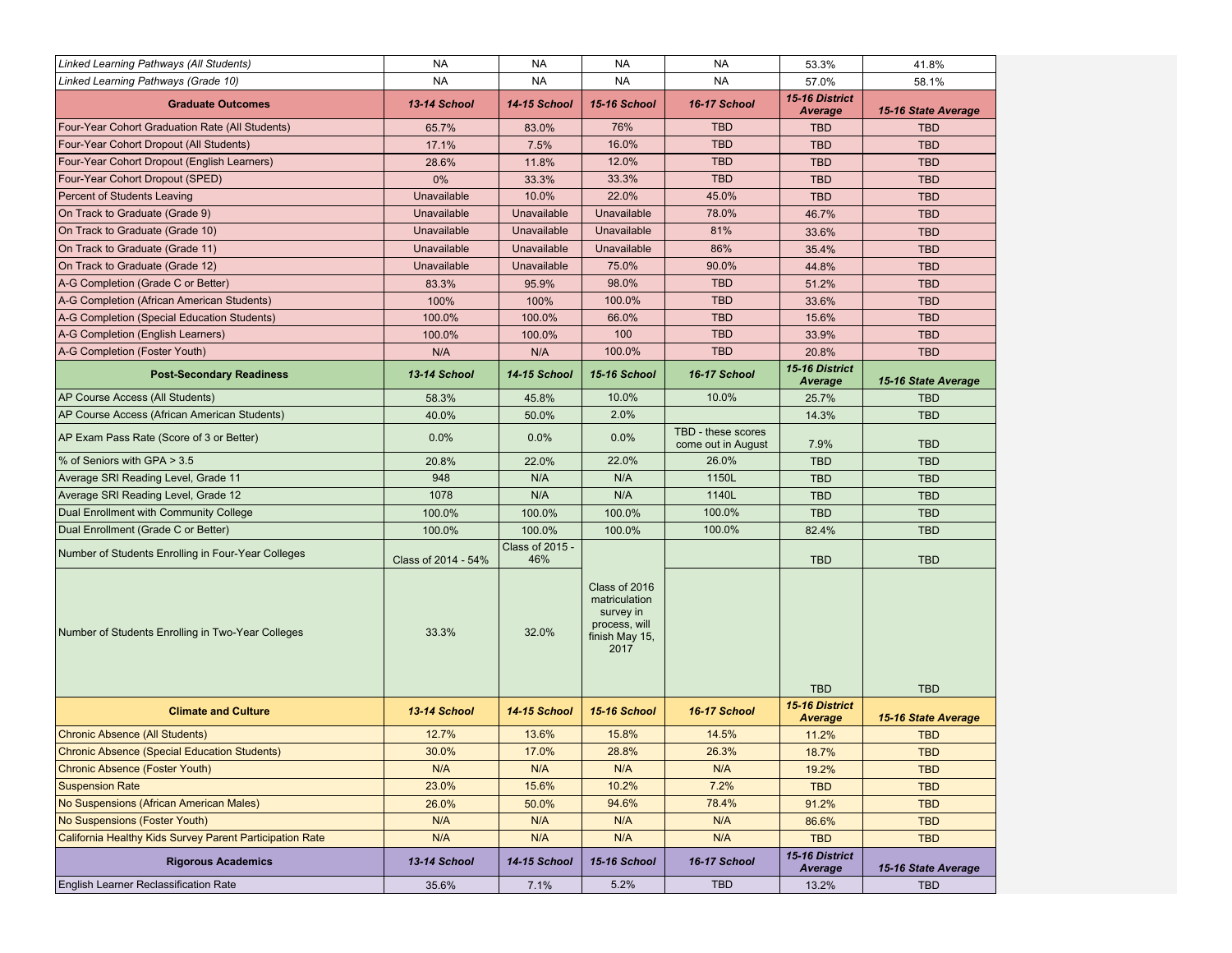| Long Term English Learner Reclassification Rate                       | 8.3%  | 2.0%  | 3.2%  | <b>TBD</b> | 17.1% | <b>TBD</b> |
|-----------------------------------------------------------------------|-------|-------|-------|------------|-------|------------|
| <b>SBAC Proficiency (ELA)</b>                                         | N/A   | 21.6% | 51.0% | <b>TBD</b> | 19.5% | <b>TBD</b> |
| <b>SBAC Proficiency (Math)</b>                                        | N/A   | 10.9% | 21.0% | <b>TBD</b> | 14.7% | <b>TBD</b> |
| % of Students At or Above Grade Level in Reading Proficiency<br>(SRI) | 42.9% | N/A   | N/A   | <b>TBD</b> | 23.9% | <b>TBD</b> |

| 2. NEEDS ASSESSMENT (three-year cycle)  |                                                                                                                                                                                                                                                                                                                                                                                                                                                                                                                                                                                            |                                                                                                                                                                                                                                                                                                                                                                                                                                                                              | Complete this by: February 1, 2017                                                                                                                                                                                                                                                                                                                                    |  |  |  |
|-----------------------------------------|--------------------------------------------------------------------------------------------------------------------------------------------------------------------------------------------------------------------------------------------------------------------------------------------------------------------------------------------------------------------------------------------------------------------------------------------------------------------------------------------------------------------------------------------------------------------------------------------|------------------------------------------------------------------------------------------------------------------------------------------------------------------------------------------------------------------------------------------------------------------------------------------------------------------------------------------------------------------------------------------------------------------------------------------------------------------------------|-----------------------------------------------------------------------------------------------------------------------------------------------------------------------------------------------------------------------------------------------------------------------------------------------------------------------------------------------------------------------|--|--|--|
| 2A. Schoolwide Strengths and Challenges |                                                                                                                                                                                                                                                                                                                                                                                                                                                                                                                                                                                            |                                                                                                                                                                                                                                                                                                                                                                                                                                                                              |                                                                                                                                                                                                                                                                                                                                                                       |  |  |  |
| <b>Instructions:</b>                    | Task: Identify school strengths and challenges related to each focal area, and choose your highest leverage challenge.<br>. What strengths and challenges do you see in your current data?<br>American students, Latino students, and other subgroups.<br>Tip: To enter a space between strengths or challenges, click "Ctrl + Enter."                                                                                                                                                                                                                                                     |                                                                                                                                                                                                                                                                                                                                                                                                                                                                              | . Do a deeper dive using the Data Dashboard and any site-specific data or observations. Where are you achieving or exceeding your goals? Where are you not meeting your goals?<br>IMPORTANT: Be sure to discuss strengths and challenges related to the performance of your low-income students, English learners, foster youth, students with disabilities, African- |  |  |  |
| <b>Focal Area</b>                       | <b>Strengths</b>                                                                                                                                                                                                                                                                                                                                                                                                                                                                                                                                                                           | <b>Challenges</b><br>(List all challenges impacting each focal area.)                                                                                                                                                                                                                                                                                                                                                                                                        | <b>Highest Leverage Challenge</b><br>(List one challenge.)                                                                                                                                                                                                                                                                                                            |  |  |  |
| <b>Graduate Outcomes</b>                | 100% of our graduates satisfy A-G requirements<br>- 100% of graduates have been admitted into a four-<br>year college (required)<br>- 100% of student do dual enrollment with college<br>course                                                                                                                                                                                                                                                                                                                                                                                            | - The four-year cohort graduation rate for the class<br>of 2016 was 76%.<br>- EL (11.8%) dropout rate is higher than general<br>population. In 2013-14, EL dropout rate was 28.6%<br>compared to general population, 17.1%. In 2014-15,<br>EL dropout rate was 11.8% compared to general<br>population rate of 7.5%.<br>-Students who are not on track to graduate by the<br>end of 11th grade tend to transfer. Most of these<br>students first got off track in 9th grade. | Students who are not on track to graduate by the end of 11th grade tend<br>to transfer. Most of these students first got off track in 9th grade.                                                                                                                                                                                                                      |  |  |  |
| <b>Post-Secondary Readiness</b>         |                                                                                                                                                                                                                                                                                                                                                                                                                                                                                                                                                                                            | 0% pass rate of AP exams for 14-15 and 15-16<br>- 11/41 (27% of) seniors in the class of 2017 have a<br>3.5 GPA or higher. 10/11 students are female.<br>-Low exit reading levels. All students: 1140L; EL is<br>5.9 (800-900L); SpEd is 1000L.<br>- 51%(ELA), 85%(math) of students take remedial<br>courses in college (English and Math)                                                                                                                                  | Low exit reading level (1140L for seniors)                                                                                                                                                                                                                                                                                                                            |  |  |  |
|                                         | Suspension rate has steadily declined since '13-'14<br>through current data (23% in 13-14 to 10.2% in 15-<br>16 school year)<br>- In student survey, 60% of students reported high<br>levels of motivation to do their best work (chose 4 or<br>5 on 5-point scale)<br>Climate and Culture   - (65%) 89/136 were female and 35% (47/136) were<br>male<br>- In student survey, 60% of students reported that<br>their friends and classmates motivate them to do<br>well academically (chose 4 or 5 on 5-point scale)<br>- Students have an advisory period daily (128<br>minutes per week) | - Suspension rate is 10%<br>Chronic absences have stayed constant at ~15%<br>Chronic absence rate is higher for SPED (~26%)<br>In student survey, more than half of students<br>reported neutral or negative when asked if their<br>learning needs are met at school<br>- No cohesive advisory curriculum<br>No SEL curriculum<br>SPED students suspended at a higher rate (19.2%)                                                                                           | Suspension rate is 10%                                                                                                                                                                                                                                                                                                                                                |  |  |  |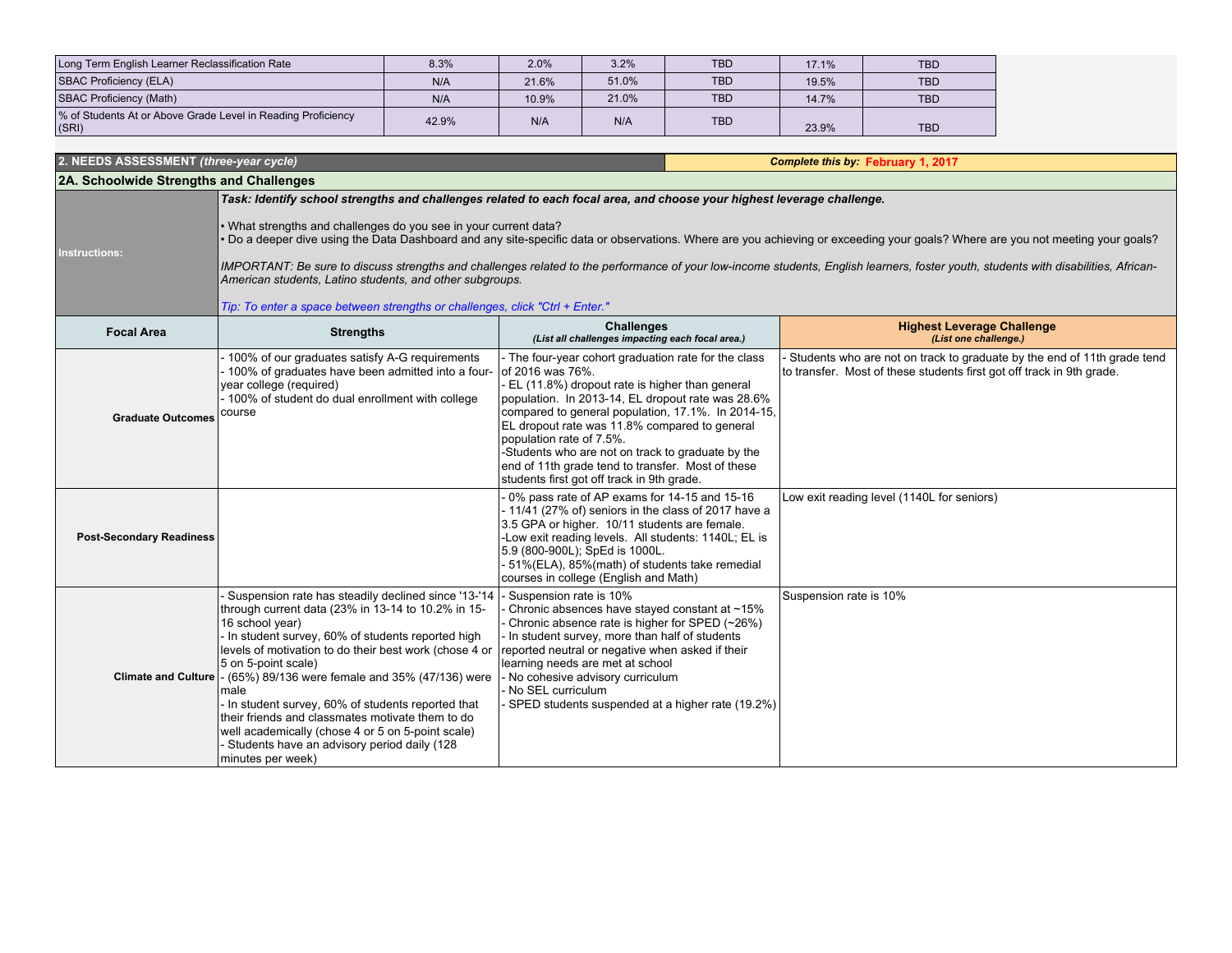| <b>Rigorous Academics</b>       | - 29 11th and 12th graders take AP English<br>Language (16-17)<br>- All students attend a designated reading period<br>(160 minutes/week)<br>- Classroom libraries in all English classrooms<br>- BUILD offered to all 9th graders and opt-in for 10th<br>and 11th<br>- Teachers trained in PBL in both 15-16 and 16-17                                                                                                                                                                                                                                                                                                                                                                                                                                                                                                                                                                                    | Students enter high school below grade level, and do not receive the<br>EL students are not receiving EL<br>interventions/appropriate supports<br>interventions needed to accelerate their reading levels so they are college-<br>- No designated EL teacher/support<br>ready when graduating<br>Average reading level of EL students is 800 which<br>prevents access to higher level courses<br>- SPED department (16-17) is entirely new to GSP<br>Students enter high school below grade level, and<br>do not receive the interventions needed to<br>accellerate their reading levels so they are college-<br>ready when graduating<br>Low teacher retention (NEED TO INCLUDE DATA) |                                      |  |  |  |  |  |
|---------------------------------|------------------------------------------------------------------------------------------------------------------------------------------------------------------------------------------------------------------------------------------------------------------------------------------------------------------------------------------------------------------------------------------------------------------------------------------------------------------------------------------------------------------------------------------------------------------------------------------------------------------------------------------------------------------------------------------------------------------------------------------------------------------------------------------------------------------------------------------------------------------------------------------------------------|----------------------------------------------------------------------------------------------------------------------------------------------------------------------------------------------------------------------------------------------------------------------------------------------------------------------------------------------------------------------------------------------------------------------------------------------------------------------------------------------------------------------------------------------------------------------------------------------------------------------------------------------------------------------------------------|--------------------------------------|--|--|--|--|--|
| <b>Pathway Development</b>      | Have found success in initial partnership with BUILD                                                                                                                                                                                                                                                                                                                                                                                                                                                                                                                                                                                                                                                                                                                                                                                                                                                       | Creating our entrepreneurship pathway and building it out for our students                                                                                                                                                                                                                                                                                                                                                                                                                                                                                                                                                                                                             |                                      |  |  |  |  |  |
|                                 | 2B. Schoolwide Root Cause Analysis from Measure N Design                                                                                                                                                                                                                                                                                                                                                                                                                                                                                                                                                                                                                                                                                                                                                                                                                                                   |                                                                                                                                                                                                                                                                                                                                                                                                                                                                                                                                                                                                                                                                                        |                                      |  |  |  |  |  |
| Instructions:                   | Task: For your highest leverage challenge in each focal area, think about the root cause(s) of some of the<br>challenges you identified above.<br>• For each priority, identify at least one root cause for a challenge you listed above.<br>• Focus on causes that the school can control or influence (e.g., we do not consistently provide intervention for low-<br>performing students) rather than larger societal causes (e.g., race, poverty).<br>Root Cause Analysis Primer.<br>Be sure to consider multiple types of data as you identify root causes, and explicitly consider broad, systemic root causes<br>if your school is not meeting performance goals on multiple indicators.<br>Note: This section has been pre-populated with your root cause analysis from your current plan. You may need to revise<br>this analysis to align it to the highest leverage challenge you've identified. |                                                                                                                                                                                                                                                                                                                                                                                                                                                                                                                                                                                                                                                                                        |                                      |  |  |  |  |  |
| <b>Focal Area</b>               | <b>Highest Leverage Challenge</b><br>(from the table above)                                                                                                                                                                                                                                                                                                                                                                                                                                                                                                                                                                                                                                                                                                                                                                                                                                                | Root Cause Analysis of Highest Leverage Challenge                                                                                                                                                                                                                                                                                                                                                                                                                                                                                                                                                                                                                                      | <b>Linked Learning Criteria</b>      |  |  |  |  |  |
| <b>Graduate Outcomes</b>        | Students who are not on track to graduate by the<br>end of 11th grade tend to transfer. Most of these<br>students first got off track in 9th grade.                                                                                                                                                                                                                                                                                                                                                                                                                                                                                                                                                                                                                                                                                                                                                        | Inflexible schedule<br>High teacher turnover, particularly in 9th grade<br>Lack of intervention for missing skills in both middle and high school                                                                                                                                                                                                                                                                                                                                                                                                                                                                                                                                      | Program of Study & Master Scheduling |  |  |  |  |  |
| <b>Post-Secondary Readiness</b> | Low exit reading level (1140L for seniors)                                                                                                                                                                                                                                                                                                                                                                                                                                                                                                                                                                                                                                                                                                                                                                                                                                                                 | Students enter significantly below grade level<br>High student population of ELs and no teacher support around EL instruction                                                                                                                                                                                                                                                                                                                                                                                                                                                                                                                                                          | Equity/Access/ Achievement           |  |  |  |  |  |
| <b>Climate and Culture</b>      | Suspension rate is 10%                                                                                                                                                                                                                                                                                                                                                                                                                                                                                                                                                                                                                                                                                                                                                                                                                                                                                     | Students with high needs are not receving adequate services and not getting needs met in class which<br>is translating to extreme behaviors<br>School is focused on punitive discipline actions versus relationship building which leads to recidivism<br>- Advisory not used for SEL purposes                                                                                                                                                                                                                                                                                                                                                                                         | Personalized Student Support         |  |  |  |  |  |
| <b>Rigorous Academics</b>       | Students enter high school below grade level in reading<br>and math, and do not receive the interventions needed to<br>build skill levels so they are college-ready when<br>graduating                                                                                                                                                                                                                                                                                                                                                                                                                                                                                                                                                                                                                                                                                                                     | Schedule has not allowed for time for students to accelerate their learning while also getting<br>intervention and support necessary to succeed in on grade level tasks<br>Personalized Student Support                                                                                                                                                                                                                                                                                                                                                                                                                                                                                |                                      |  |  |  |  |  |
|                                 | Pathway Development Pathway is not developed                                                                                                                                                                                                                                                                                                                                                                                                                                                                                                                                                                                                                                                                                                                                                                                                                                                               | lack of funding to develop pathway and schedule that accommodates pathway<br>Program of Study & Master Scheduling                                                                                                                                                                                                                                                                                                                                                                                                                                                                                                                                                                      |                                      |  |  |  |  |  |

| As you develop your Site Plan, it can be helpful to identify an equity imperative that will support your decision making as a leader. Please enter an equity imperative that can be share an equity imperative that can be sha<br>final test for your plan Do your plan goals and strategies address your equity imperative? (The equity imperative will not appear in the final version of your SPSA but can help gui |              |
|------------------------------------------------------------------------------------------------------------------------------------------------------------------------------------------------------------------------------------------------------------------------------------------------------------------------------------------------------------------------------------------------------------------------|--------------|
|                                                                                                                                                                                                                                                                                                                                                                                                                        | $\mathbf{v}$ |

As you develop your Site Plan, it can be helpful to identify an equity imperative that will support your decision making as a leader. Please enter an equity imperative that can be shared with your teams and will serve as a

| <b>Equity Imperative</b>                                                 | What will be true in three years if you continue to focus on this imperative?                                                                                    |
|--------------------------------------------------------------------------|------------------------------------------------------------------------------------------------------------------------------------------------------------------|
| On average EL students come in at 4th grade reading level in 9th         | In three years, we will:                                                                                                                                         |
| grade and do not progress past a 5th grade reading level in high         | -increase our RFEP rate for students in the high school from 5.2% in the 15-16 school to 20% in the 17-18 school year and eventually almost 50% in three years   |
| school (this is true for the last three years of data). It is clear that | -teachers will collaborate and design engaging project based learning units                                                                                      |
| instruction in classrooms is not helping EL students develop             | -EL students will read at grade level, and make significant growth in reading in high school so that EL students graduate at at least a 10th grade reading level |
| langauge skills and reading skills they need for college and career      | -all students will present and defend portfolio/exhibition work to demonstrate their academic skills and speaking + writing skills at the end of the year        |
| readiness. In order to raise EL student achievement, we need to          |                                                                                                                                                                  |
| teach curriculum that students find relevant and engaging, and           |                                                                                                                                                                  |
| allow more opportunities for students to practice speaking and           |                                                                                                                                                                  |
| writing skills within the classroom.                                     |                                                                                                                                                                  |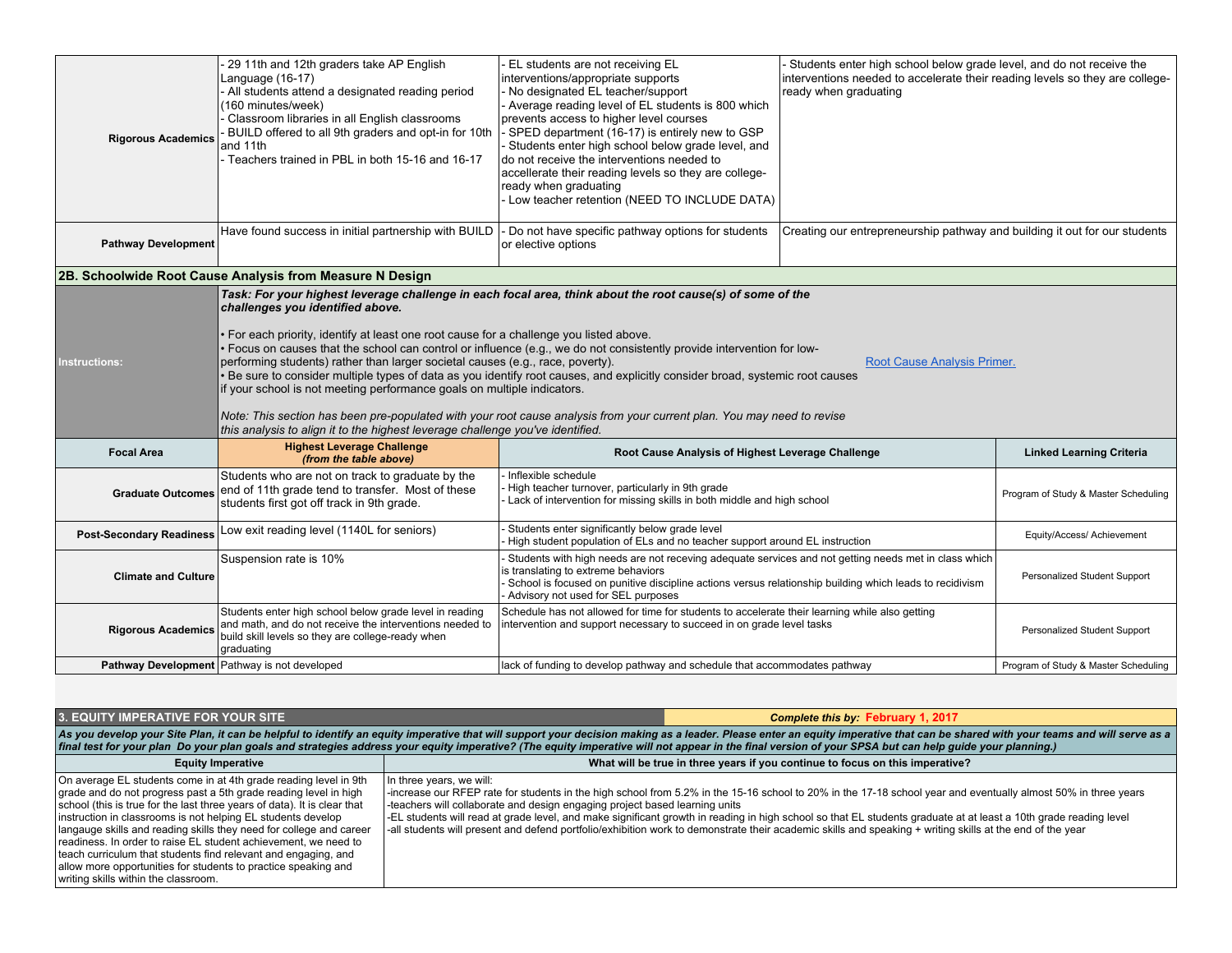**4. ANNUAL SCHOOL GOALS** *Complete this by:* **February 1, 2017**

ldentify one annual SPSA goal for each focal area. Goals should be specific, measurable, and achievable within the plan's one-year timeframe. For each goal, enter an indicator for which you will be able to see short-term a

| <b>FOCAL AREA</b>               | Long-Term Goal for 2020                                                                                               | Indicator                | <b>Target Student</b><br>Group | 2015-16 Baseline                       | 2016-17 Target                                                                | 2017-18 Target                                 | <b>Related WASC Goal</b>                                                                                                                                        |
|---------------------------------|-----------------------------------------------------------------------------------------------------------------------|--------------------------|--------------------------------|----------------------------------------|-------------------------------------------------------------------------------|------------------------------------------------|-----------------------------------------------------------------------------------------------------------------------------------------------------------------|
| Graduate Outcomes               | -Increase 4 year cohort graduation rate to 95%                                                                        | <b>Graduation Rate</b>   | All Students                   | 76%                                    | 80%                                                                           | 85%                                            | Goal #1: Cultivate a college-going<br>culture that fosters an academic sense<br>of urgency                                                                      |
| <b>Post-Secondary Readiness</b> | -80% of students scoring proficient or above on SBAC<br><b>ELA</b>                                                    | <b>SBAC ELA</b>          | All Students                   | 51%                                    | 61%                                                                           | 71%                                            | Goal #3: Align 6-12 college knowledge<br>curriculum to better prepare students for<br>the academic rigors of college                                            |
| <b>Climate and Culture</b>      | Decrease suspension rate to 3% by 2020.                                                                               | Suspensions              | All Students                   | 10.2%                                  | 8.5%                                                                          | 7.5%                                           | Goal #1: Cultivate a college-going<br>culture that fosters an academic sense<br>of urgency                                                                      |
| Rigorous Academics              | Increase AP course access so that 100% of students<br>Thave taken an AP Course and 50% have scored a 3 or<br>  higher | AP Course<br>Performance | All Students                   | 10% have access and<br>0% have passed. | 10% have<br>access, 5%<br>score a 3 or<br>higher on AP<br>English<br>Language | 20% have access and<br>10% score a 3 or higher | Goal #1: Cultivate a college-going<br>culture that fosters an academic sense<br>of urgency                                                                      |
| <b>Pathway Development</b>      | 50% of students participate in Entrepreneurship Pathway                                                               | Pathway<br>Participation | All Students                   | 0%                                     | 0%                                                                            | 25%                                            | Goal #4: Examine the school's<br>curriculum, instruction, resources, and<br>PD for ways to meet the needs of<br>students not yet fluent inn academic<br>English |

| <b>5. STRATEGIES</b>                                                               |                                                                                                                                                                                                                                                                                      | Complete this by: February 1, 2017                       |                                                       |  |  |  |  |  |  |
|------------------------------------------------------------------------------------|--------------------------------------------------------------------------------------------------------------------------------------------------------------------------------------------------------------------------------------------------------------------------------------|----------------------------------------------------------|-------------------------------------------------------|--|--|--|--|--|--|
|                                                                                    | <b>Focused Annual Plan (FAP) Major Improvement Strategies</b>                                                                                                                                                                                                                        |                                                          |                                                       |  |  |  |  |  |  |
| and allow you to meet your goals.                                                  | Identify four major improvement strategies that will guide your programs and professional development for the year                                                                                                                                                                   | <b>1st Linked Learning Implementation</b><br>Criteria    | 2nd Linked Learning Implementation Criteria           |  |  |  |  |  |  |
| Schoolwide Language &<br><b>Literacy Improvement</b><br>Strategy:                  | -develop ethnic studies history course that will help students build critical literacy skills<br>-PD for teachers around EL strategies and EL instruction<br>-hire reading specialist to run PD and small group reading interventions                                                | Program of Study & Master Scheduling                     | Building a Rigorous Academic Core: Teacher Conditions |  |  |  |  |  |  |
| <b>Schoolwide Mathematics</b><br><b>Improvement Strategy:</b>                      | intervention period to build academic numeracy skills                                                                                                                                                                                                                                | Personalized Student Support                             | Program of Study & Master Scheduling                  |  |  |  |  |  |  |
| <b>Culture &amp; Climate/SEL</b><br><b>Improvement Strategy:</b>                   | -vertically aligned advisory curriculum with an emphasis on study habits and providing space<br>for emotional processing, especially of work based learning experiences<br>-build culture and community amongst 9th grade class through retreats and challenge day                   | Building a Rigorous Academic Core: Student<br>Conditions | Personalized Student Support                          |  |  |  |  |  |  |
| Pathway Development/<br><b>Implementation Strategy:</b>                            | All 9th grade students will take introductory BUILD course focused on entrepreneurship<br>2/3 of 10th graders choose to participate in BUILD<br>50% of 11th and 12th graders particpate in BUILD and/or entrepreneurship pathway and<br>take related dual enrollment college courses | Program of Study & Master Scheduling                     | Program of Study & Master Scheduling                  |  |  |  |  |  |  |
|                                                                                    |                                                                                                                                                                                                                                                                                      |                                                          |                                                       |  |  |  |  |  |  |
|                                                                                    | <b>Measure N Design Features</b>                                                                                                                                                                                                                                                     |                                                          |                                                       |  |  |  |  |  |  |
|                                                                                    | Identify up to three Measure N design features that support your goals.                                                                                                                                                                                                              | 1st Linked Learning Implementation<br>Criteria           | 2nd Linked Learning Implementation Criteria           |  |  |  |  |  |  |
|                                                                                    | Measure N Design Feature #1: Pathway Theme of Entrepreneurship & partnership with BUILD                                                                                                                                                                                              | Program of Study & Master Scheduling                     | School Leadership & School Vision                     |  |  |  |  |  |  |
|                                                                                    | <b>Measure N Design Feature #2: Professional Development to support ELs</b>                                                                                                                                                                                                          | Building a Rigorous Academic Core: Student<br>Conditions | Work-Based Learning                                   |  |  |  |  |  |  |
| <b>Measure N Design Feature #3</b> Intervention Block for math and reading support |                                                                                                                                                                                                                                                                                      | Personalized Student Support                             | Program of Study & Master Scheduling                  |  |  |  |  |  |  |
|                                                                                    |                                                                                                                                                                                                                                                                                      |                                                          |                                                       |  |  |  |  |  |  |
| <b>Signature Elements (Established Practices)</b>                                  |                                                                                                                                                                                                                                                                                      |                                                          |                                                       |  |  |  |  |  |  |
|                                                                                    | Identify up to three established signature elements that support your goals.                                                                                                                                                                                                         | 1st Linked Learning Implementation<br><b>Criteria</b>    | 2nd Linked Learning Implementation Criteria           |  |  |  |  |  |  |
| <b>Signature Element #1</b><br>(Established):                                      | Early College High School                                                                                                                                                                                                                                                            | Building a Rigorous Academic Core: Student<br>Conditions | Equity/Access/ Achievement                            |  |  |  |  |  |  |
| <b>Signature Element #2</b><br>(Established):                                      | Advisory                                                                                                                                                                                                                                                                             | Program of Study & Master Scheduling                     | <b>Personalized Student Support</b>                   |  |  |  |  |  |  |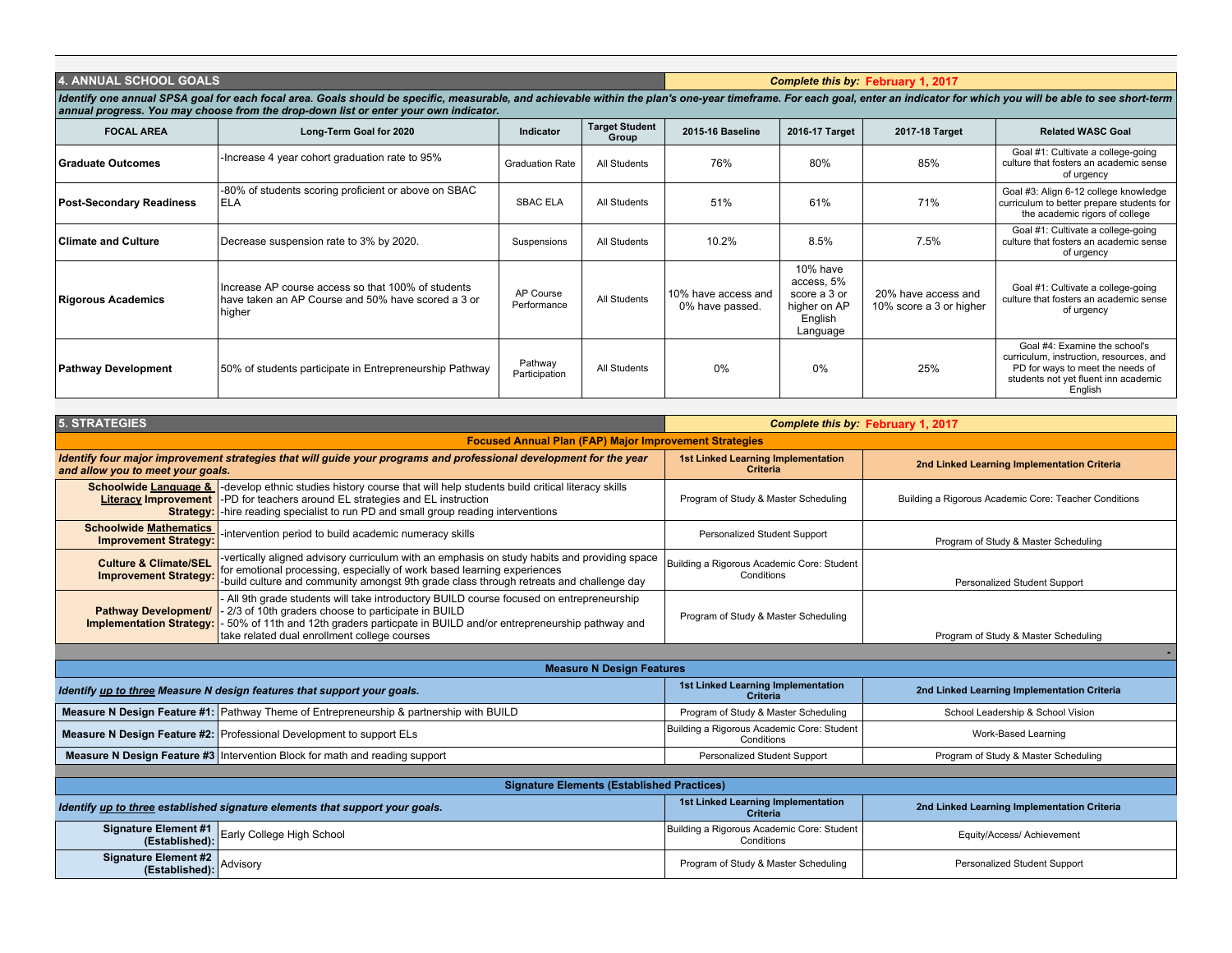| Signature Element #3<br>. Exhibitions<br>(Established): | a Rigorous Academic Core: Student i<br>ı Builc<br>iina a<br><b>Condition.</b> | Building a Rigorous Academic Core: Teacher Conditions |
|---------------------------------------------------------|-------------------------------------------------------------------------------|-------------------------------------------------------|
|---------------------------------------------------------|-------------------------------------------------------------------------------|-------------------------------------------------------|

| <b>6. STRATEGIC ACTIONS TO IMPLEMENT STRATEGIES</b>                                                          | Complete this by: February 1, 2017                                                                                                                                                                                                                                                                                                                                                                                                                                                                         |                                                                                   |                                                                  |                                                                |                                                  |                    |                                                                                                                                                                                                                                                            |                                                               |  |  |  |
|--------------------------------------------------------------------------------------------------------------|------------------------------------------------------------------------------------------------------------------------------------------------------------------------------------------------------------------------------------------------------------------------------------------------------------------------------------------------------------------------------------------------------------------------------------------------------------------------------------------------------------|-----------------------------------------------------------------------------------|------------------------------------------------------------------|----------------------------------------------------------------|--------------------------------------------------|--------------------|------------------------------------------------------------------------------------------------------------------------------------------------------------------------------------------------------------------------------------------------------------|---------------------------------------------------------------|--|--|--|
|                                                                                                              | Task: Document strategic actions to support the school's major improvement strategies, design features, signature elements, and other planned activities.                                                                                                                                                                                                                                                                                                                                                  |                                                                                   |                                                                  |                                                                |                                                  |                    |                                                                                                                                                                                                                                                            |                                                               |  |  |  |
|                                                                                                              | Target Student Group: For each action, choose a primary student group that you expect to benefit.                                                                                                                                                                                                                                                                                                                                                                                                          |                                                                                   |                                                                  |                                                                |                                                  |                    |                                                                                                                                                                                                                                                            |                                                               |  |  |  |
| <b>Instructions:</b>                                                                                         | Title I Requirements: If this action addresses a Title I requirement, choose that requirement from the drop-down menu to help guide OAP's review of your plan for compliance. This<br>drop-down shows OAP where to look to ensure that you have met all requirements. Please make sure that if you have selected a requirement from this list that the language in your<br>practice reflects this (e.g., if you say this is Teacher PD, one of your practices in this line must describe PD for teachers). |                                                                                   |                                                                  |                                                                |                                                  |                    |                                                                                                                                                                                                                                                            |                                                               |  |  |  |
|                                                                                                              | REQUIRED: Every school must have at least one practice that addresses each of the Title I Schoolwide Program (SWP) requirements listed in the column on the right.                                                                                                                                                                                                                                                                                                                                         |                                                                                   |                                                                  |                                                                |                                                  |                    |                                                                                                                                                                                                                                                            |                                                               |  |  |  |
|                                                                                                              | -develop ethnic studies history course that will help students build critical literacy skills<br>Schoolwide Language & Literacy Improvement Strategy: -PD for teachers around EL strategies and EL instruction<br>-hire reading specialist to run PD and small group reading interventions                                                                                                                                                                                                                 |                                                                                   |                                                                  |                                                                |                                                  |                    |                                                                                                                                                                                                                                                            |                                                               |  |  |  |
|                                                                                                              | <b>Strategic Action</b>                                                                                                                                                                                                                                                                                                                                                                                                                                                                                    | <b>Associated LCAP</b><br><b>Action Area (required</b><br>for all funded actions) | <b>Primary Target</b><br><b>Student Group</b><br>for This Action | If this requires<br>funding, what is<br>the funding<br>source? | <b>Dollar Amount or FTE</b><br><b>Allocation</b> | <b>Object Code</b> | Which strategy does this<br>practice support?                                                                                                                                                                                                              | <b>Title 1 Requirement Addressed by</b><br>Practices (if any) |  |  |  |
| Hire a Reading Specialist to work with below grade level ELLs                                                |                                                                                                                                                                                                                                                                                                                                                                                                                                                                                                            | A3.2: Reading<br>Intervention                                                     | English<br>Learners                                              | Measure N                                                      | \$83,000.00                                      |                    | Literacy Intervention Block                                                                                                                                                                                                                                |                                                               |  |  |  |
| Adjust master schedule to provide time for both intervention and<br>electives                                |                                                                                                                                                                                                                                                                                                                                                                                                                                                                                                            |                                                                                   | All Students                                                     |                                                                | N/A                                              |                    | Master Schedule adjusted<br>to offer intervention and<br>elective periods                                                                                                                                                                                  |                                                               |  |  |  |
| Strengthen reading intervention block to increase student reading<br>levels                                  |                                                                                                                                                                                                                                                                                                                                                                                                                                                                                                            |                                                                                   | All Students                                                     |                                                                | N/A                                              |                    | Literacy Intervention Block                                                                                                                                                                                                                                |                                                               |  |  |  |
| Train whole staff in EL strategies and instruction                                                           |                                                                                                                                                                                                                                                                                                                                                                                                                                                                                                            |                                                                                   | English<br>Learners                                              |                                                                | N/A                                              |                    | Literacy Intervention Block                                                                                                                                                                                                                                |                                                               |  |  |  |
| Offer 9th grade ethnic studies history course focused on critical<br>literacy and non-fiction reading skills |                                                                                                                                                                                                                                                                                                                                                                                                                                                                                                            |                                                                                   | All Students                                                     |                                                                | N/A                                              |                    | -develop ethnic studies<br>history course that will<br>help students build critical<br>literacy skills<br>-PD for teachers around<br>EL strategies and EL<br>instruction<br>-hire reading specialist to<br>run PD and small group<br>reading interventions |                                                               |  |  |  |
|                                                                                                              |                                                                                                                                                                                                                                                                                                                                                                                                                                                                                                            |                                                                                   |                                                                  |                                                                |                                                  |                    |                                                                                                                                                                                                                                                            |                                                               |  |  |  |
|                                                                                                              |                                                                                                                                                                                                                                                                                                                                                                                                                                                                                                            |                                                                                   |                                                                  |                                                                |                                                  |                    |                                                                                                                                                                                                                                                            |                                                               |  |  |  |
|                                                                                                              |                                                                                                                                                                                                                                                                                                                                                                                                                                                                                                            |                                                                                   |                                                                  |                                                                |                                                  |                    |                                                                                                                                                                                                                                                            |                                                               |  |  |  |
|                                                                                                              |                                                                                                                                                                                                                                                                                                                                                                                                                                                                                                            |                                                                                   |                                                                  |                                                                |                                                  |                    |                                                                                                                                                                                                                                                            |                                                               |  |  |  |
|                                                                                                              |                                                                                                                                                                                                                                                                                                                                                                                                                                                                                                            |                                                                                   |                                                                  |                                                                |                                                  |                    |                                                                                                                                                                                                                                                            |                                                               |  |  |  |
|                                                                                                              |                                                                                                                                                                                                                                                                                                                                                                                                                                                                                                            |                                                                                   |                                                                  |                                                                |                                                  |                    |                                                                                                                                                                                                                                                            |                                                               |  |  |  |
|                                                                                                              |                                                                                                                                                                                                                                                                                                                                                                                                                                                                                                            |                                                                                   |                                                                  |                                                                |                                                  |                    |                                                                                                                                                                                                                                                            |                                                               |  |  |  |
|                                                                                                              |                                                                                                                                                                                                                                                                                                                                                                                                                                                                                                            |                                                                                   |                                                                  |                                                                |                                                  |                    |                                                                                                                                                                                                                                                            |                                                               |  |  |  |
|                                                                                                              |                                                                                                                                                                                                                                                                                                                                                                                                                                                                                                            |                                                                                   |                                                                  |                                                                |                                                  |                    |                                                                                                                                                                                                                                                            |                                                               |  |  |  |

| Schoolwide Mathematics Improvement Strategy: -intervention period to build academic numeracy skills |                                              |                                                                  |                                            |                                                                            |                    |                                               |                                                        |  |
|-----------------------------------------------------------------------------------------------------|----------------------------------------------|------------------------------------------------------------------|--------------------------------------------|----------------------------------------------------------------------------|--------------------|-----------------------------------------------|--------------------------------------------------------|--|
| <b>Strategic Action</b>                                                                             | <b>Associated LCAP</b><br><b>Action Area</b> | <b>Primary Target</b><br><b>Student Group</b><br>for This Action | If this requires<br>the funding<br>source? | $\vert$ funding, what is $\vert$ Dollar Amount or FTE<br><b>Allocation</b> | <b>Object Code</b> | Which strategy does this<br>practice support? | Title 1 Requirement Addressed by<br>Practices (if any) |  |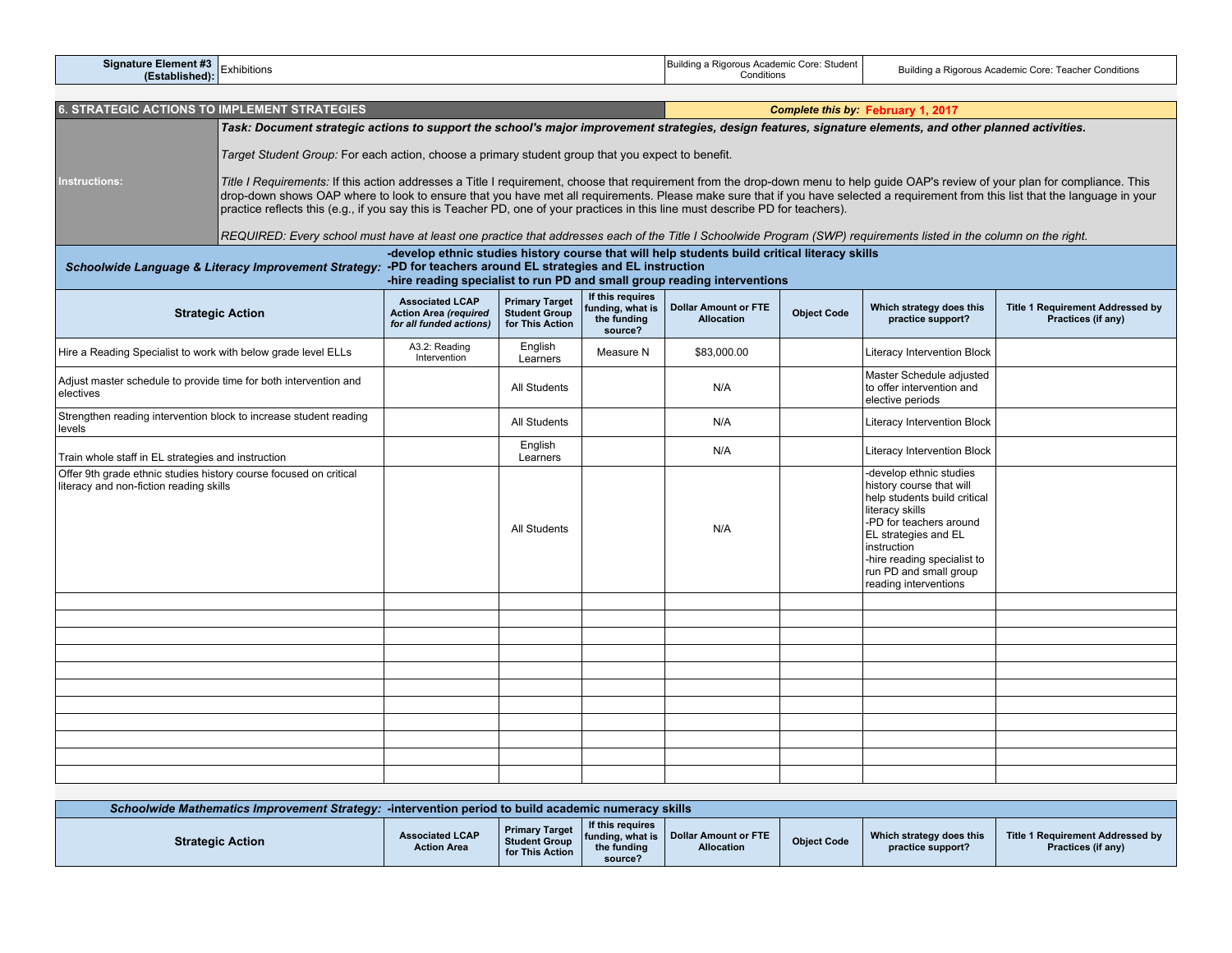| Partially fund hiring of additional math teacher and create<br>intervention period | A2.1: Implementation of<br>CCSS & NGSS | All Students | Measure N | \$58,000.00 | -intervention period to<br>build academic numeracy<br>skills              |  |
|------------------------------------------------------------------------------------|----------------------------------------|--------------|-----------|-------------|---------------------------------------------------------------------------|--|
| Adjust teacher program to free up time for math intervention                       |                                        | All Students |           | N/A         | Master Schedule adjusted<br>to offer intervention and<br>elective periods |  |
|                                                                                    |                                        |              |           |             |                                                                           |  |
|                                                                                    |                                        |              |           |             |                                                                           |  |
|                                                                                    |                                        |              |           |             |                                                                           |  |
|                                                                                    |                                        |              |           |             |                                                                           |  |
|                                                                                    |                                        |              |           |             |                                                                           |  |
|                                                                                    |                                        |              |           |             |                                                                           |  |
|                                                                                    |                                        |              |           |             |                                                                           |  |
|                                                                                    |                                        |              |           |             |                                                                           |  |
|                                                                                    |                                        |              |           |             |                                                                           |  |
|                                                                                    |                                        |              |           |             |                                                                           |  |
|                                                                                    |                                        |              |           |             |                                                                           |  |
|                                                                                    |                                        |              |           |             |                                                                           |  |
|                                                                                    |                                        |              |           |             |                                                                           |  |
|                                                                                    |                                        |              |           |             |                                                                           |  |
|                                                                                    |                                        |              |           |             |                                                                           |  |

| -vertically aligned advisory curriculum with an emphasis on study habits and providing space for emotional processing, especially of work<br>based learning experiences<br><b>Culture &amp; Climate/SEL Improvement Strategy:</b><br>-build culture and community amongst 9th grade class through retreats and challenge day |                                              |                                                                  |                                                                |                                                  |                    |                                                                                                                                                                                                                                                                                            |                                                               |  |  |  |  |
|------------------------------------------------------------------------------------------------------------------------------------------------------------------------------------------------------------------------------------------------------------------------------------------------------------------------------|----------------------------------------------|------------------------------------------------------------------|----------------------------------------------------------------|--------------------------------------------------|--------------------|--------------------------------------------------------------------------------------------------------------------------------------------------------------------------------------------------------------------------------------------------------------------------------------------|---------------------------------------------------------------|--|--|--|--|
| <b>Strategic Action</b>                                                                                                                                                                                                                                                                                                      | <b>Associated LCAP</b><br><b>Action Area</b> | <b>Primary Target</b><br><b>Student Group</b><br>for This Action | If this requires<br>funding, what is<br>the funding<br>source? | <b>Dollar Amount or FTE</b><br><b>Allocation</b> | <b>Object Code</b> | Which strategy does this<br>practice support?                                                                                                                                                                                                                                              | <b>Title 1 Requirement Addressed by</b><br>Practices (if any) |  |  |  |  |
| Hire Restorative Justice Coordinator                                                                                                                                                                                                                                                                                         | A2.2: Social Emotional<br>Learning           | All Students                                                     | Measure N                                                      | \$70,000.00                                      |                    | -vertically aligned advisory<br>curriculum with an<br>emphasis on study habits<br>and providing space for<br>emotional processing,<br>especially of work based<br>learning experiences<br>-build culture and<br>community amongst 9th<br>grade class through<br>retreats and challenge day |                                                               |  |  |  |  |
| Hold Challenge Day and 9th grade retreat                                                                                                                                                                                                                                                                                     | A2.2: Social Emotional<br>Learning           | Other                                                            | Measure N                                                      | \$20,000.00                                      |                    | -vertically aligned advisory<br>curriculum with an<br>emphasis on study habits<br>and providing space for<br>emotional processing,<br>especially of work based<br>learning experiences<br>-build culture and<br>community amongst 9th<br>grade class through<br>retreats and challenge day |                                                               |  |  |  |  |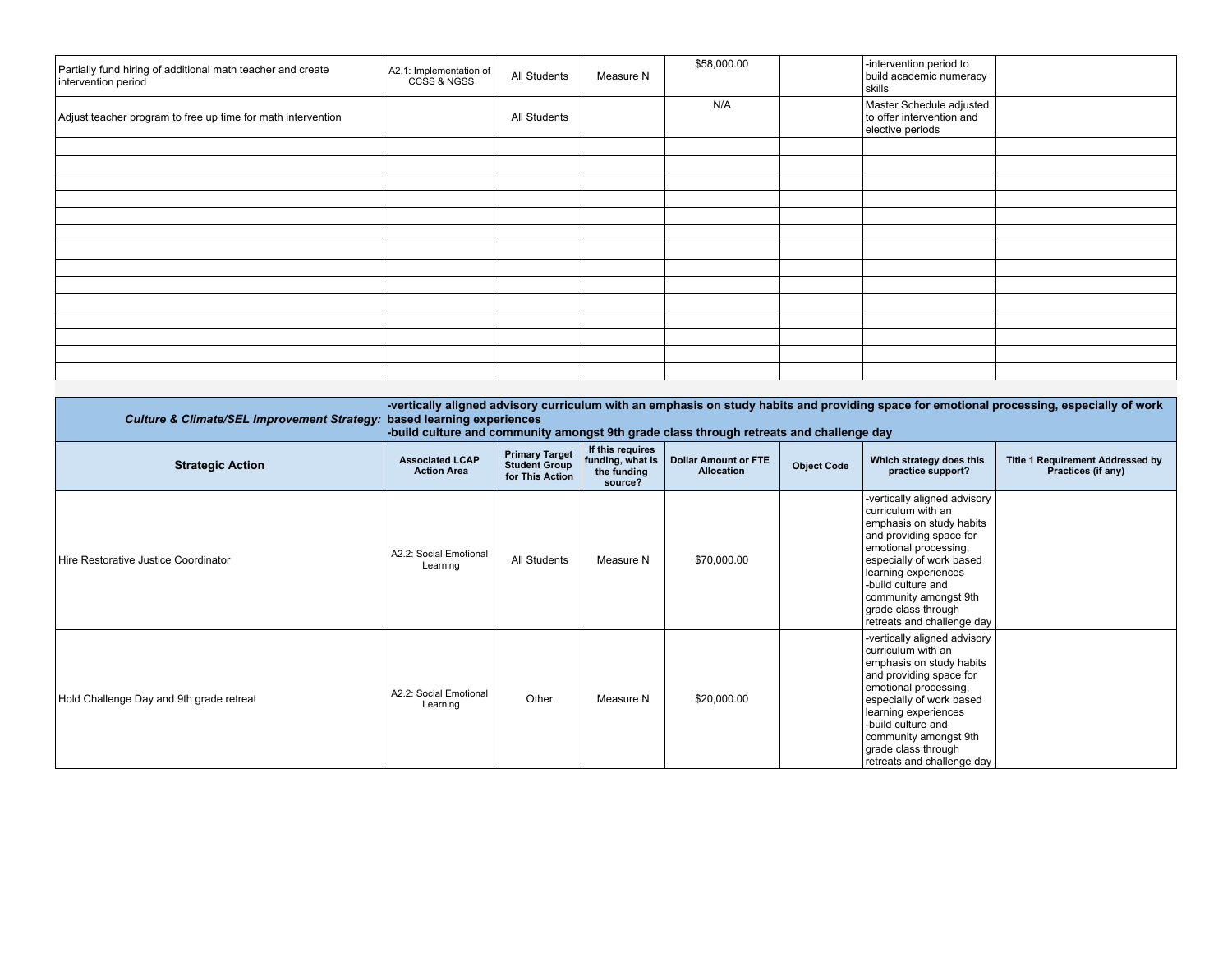| -build culture and<br>community amongst 9th<br>grade class through<br>retreats and challenge day                                                                                                                                                                                                                                                                                                                                    |
|-------------------------------------------------------------------------------------------------------------------------------------------------------------------------------------------------------------------------------------------------------------------------------------------------------------------------------------------------------------------------------------------------------------------------------------|
| N/A<br>Pathway Theme of<br>Create first year experience course for 9th graders<br>Other<br>Entrepreneurship                                                                                                                                                                                                                                                                                                                         |
| -vertically aligned advisory<br>N/A<br>curriculum with an<br>emphasis on study habits<br>and providing space for<br>emotional processing,<br>Implement schoolwide SEL program<br>All Students<br>especially of work based<br>learning experiences<br>-build culture and<br>community amongst 9th<br>grade class through<br>retreats and challenge day                                                                               |
| N/A<br>-vertically aligned advisory<br>curriculum with an<br>emphasis on study habits<br>and providing space for<br>emotional processing,<br>Addition of Assistant Principal of Academic and Behavior Supports<br>All Students<br>especially of work based<br>to monitor interventions for all students<br>learning experiences<br>-build culture and<br>community amongst 9th<br>grade class through<br>retreats and challenge day |
|                                                                                                                                                                                                                                                                                                                                                                                                                                     |
|                                                                                                                                                                                                                                                                                                                                                                                                                                     |
|                                                                                                                                                                                                                                                                                                                                                                                                                                     |
|                                                                                                                                                                                                                                                                                                                                                                                                                                     |
|                                                                                                                                                                                                                                                                                                                                                                                                                                     |
|                                                                                                                                                                                                                                                                                                                                                                                                                                     |
|                                                                                                                                                                                                                                                                                                                                                                                                                                     |
|                                                                                                                                                                                                                                                                                                                                                                                                                                     |

| - All 9th grade students will take introductory BUILD course focused on entrepreneurship<br>Pathway Development/Implementation Strategy: - 2/3 of 10th graders choose to participate in BUILD<br>- 50% of 11th and 12th graders particpate in BUILD and/or entrepreneurship pathway and take related dual enrollment college courses |                                              |                                                                  |                                                                |                                                  |                    |                                               |                                                               |  |  |
|--------------------------------------------------------------------------------------------------------------------------------------------------------------------------------------------------------------------------------------------------------------------------------------------------------------------------------------|----------------------------------------------|------------------------------------------------------------------|----------------------------------------------------------------|--------------------------------------------------|--------------------|-----------------------------------------------|---------------------------------------------------------------|--|--|
| <b>Strategic Action</b>                                                                                                                                                                                                                                                                                                              | <b>Associated LCAP</b><br><b>Action Area</b> | <b>Primary Target</b><br><b>Student Group</b><br>for This Action | If this requires<br>funding, what is<br>the funding<br>source? | <b>Dollar Amount or FTE</b><br><b>Allocation</b> | <b>Object Code</b> | Which strategy does this<br>practice support? | <b>Title 1 Requirement Addressed by</b><br>Practices (if any) |  |  |
| <b>Expand partnership with BUILD</b>                                                                                                                                                                                                                                                                                                 | A1.1: Pathway Programs                       | Other                                                            | Measure N                                                      | \$17,000.00                                      |                    | Community Partnership<br>with BUILD           |                                                               |  |  |
|                                                                                                                                                                                                                                                                                                                                      |                                              |                                                                  |                                                                |                                                  |                    |                                               |                                                               |  |  |
|                                                                                                                                                                                                                                                                                                                                      |                                              |                                                                  |                                                                |                                                  |                    |                                               |                                                               |  |  |
|                                                                                                                                                                                                                                                                                                                                      |                                              |                                                                  |                                                                |                                                  |                    |                                               |                                                               |  |  |
|                                                                                                                                                                                                                                                                                                                                      |                                              |                                                                  |                                                                |                                                  |                    |                                               |                                                               |  |  |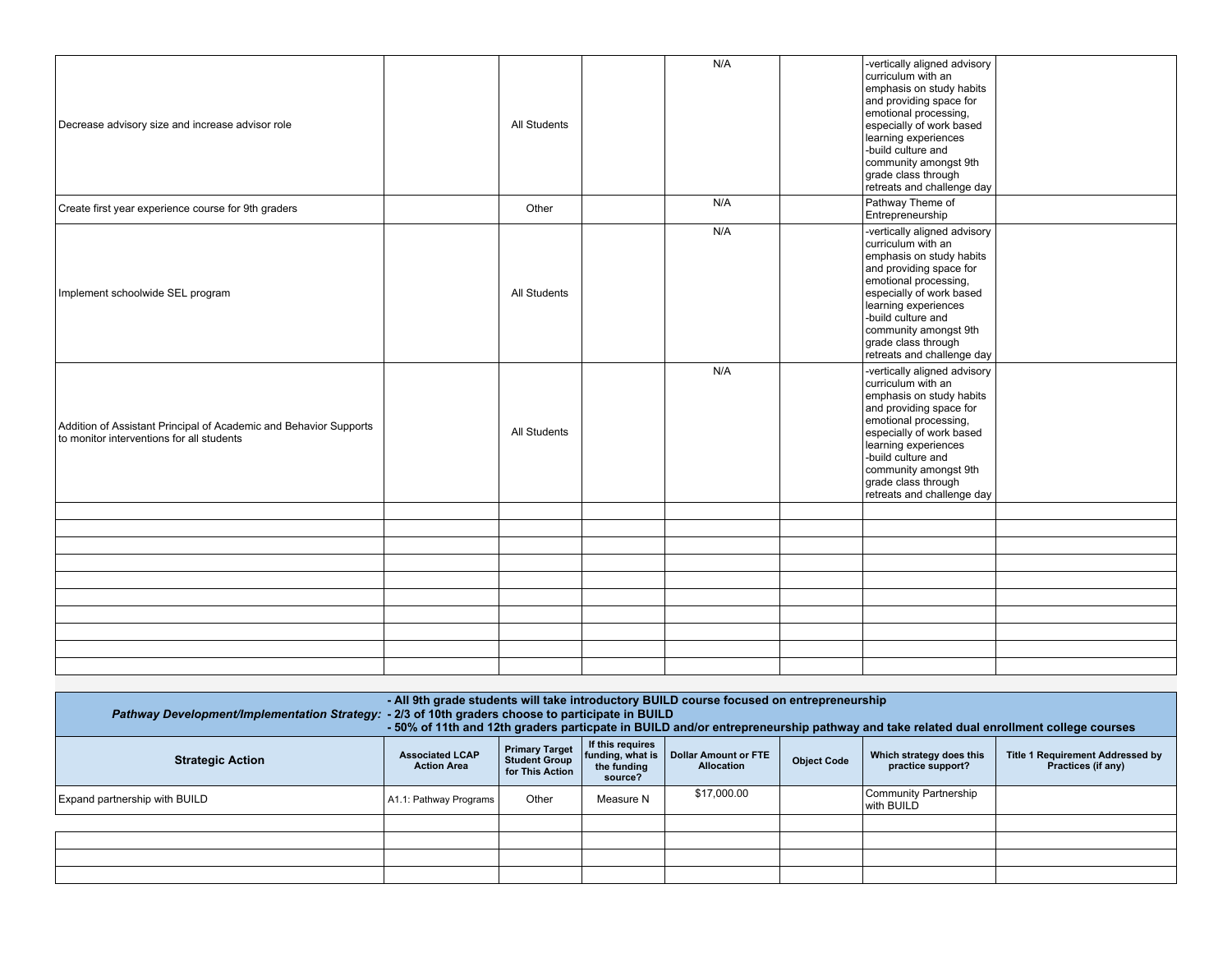| Strategic Actions for All Other Strategies (including Measure N Design Feature and Signature Element Strategies) |                                              |                                                             |                                                                |                                           |                    |                                               |                                                        |  |  |  |  |
|------------------------------------------------------------------------------------------------------------------|----------------------------------------------|-------------------------------------------------------------|----------------------------------------------------------------|-------------------------------------------|--------------------|-----------------------------------------------|--------------------------------------------------------|--|--|--|--|
| <b>Strategic Action</b>                                                                                          | <b>Associated LCAP</b><br><b>Action Area</b> | <b>Primary Target<br/>Student Group<br/>for This Action</b> | If this requires<br>funding, what is<br>the funding<br>source? | <b>Dollar Amount or FTE</b><br>Allocation | <b>Object Code</b> | Which strategy does this<br>practice support? | Title 1 Requirement Addressed by<br>Practices (if any) |  |  |  |  |
| Expand partnership with Laney for dual enrollment                                                                |                                              | All Students                                                |                                                                | N/A                                       |                    | Early College High School                     |                                                        |  |  |  |  |
| Hire HS Art Teacher to offer more elective options                                                               |                                              | All Students                                                | General<br>Purpose:<br>Unrestricted<br><b>BASE</b>             | \$83,000.00                               |                    | Other                                         |                                                        |  |  |  |  |
|                                                                                                                  |                                              |                                                             |                                                                |                                           |                    |                                               |                                                        |  |  |  |  |
|                                                                                                                  |                                              |                                                             |                                                                |                                           |                    |                                               |                                                        |  |  |  |  |
|                                                                                                                  |                                              |                                                             |                                                                |                                           |                    |                                               |                                                        |  |  |  |  |
|                                                                                                                  |                                              |                                                             |                                                                |                                           |                    |                                               |                                                        |  |  |  |  |
|                                                                                                                  |                                              |                                                             |                                                                |                                           |                    |                                               |                                                        |  |  |  |  |
|                                                                                                                  |                                              |                                                             |                                                                |                                           |                    |                                               |                                                        |  |  |  |  |
|                                                                                                                  |                                              |                                                             |                                                                |                                           |                    |                                               |                                                        |  |  |  |  |
|                                                                                                                  |                                              |                                                             |                                                                |                                           |                    |                                               |                                                        |  |  |  |  |
|                                                                                                                  |                                              |                                                             |                                                                |                                           |                    |                                               |                                                        |  |  |  |  |
|                                                                                                                  |                                              |                                                             |                                                                |                                           |                    |                                               |                                                        |  |  |  |  |
|                                                                                                                  |                                              |                                                             |                                                                |                                           |                    |                                               |                                                        |  |  |  |  |
|                                                                                                                  |                                              |                                                             |                                                                |                                           |                    |                                               |                                                        |  |  |  |  |
|                                                                                                                  |                                              |                                                             |                                                                |                                           |                    |                                               |                                                        |  |  |  |  |
|                                                                                                                  |                                              |                                                             |                                                                |                                           |                    |                                               |                                                        |  |  |  |  |
|                                                                                                                  |                                              |                                                             |                                                                |                                           |                    |                                               |                                                        |  |  |  |  |
|                                                                                                                  |                                              |                                                             |                                                                |                                           |                    |                                               |                                                        |  |  |  |  |
|                                                                                                                  |                                              |                                                             |                                                                |                                           |                    |                                               |                                                        |  |  |  |  |
|                                                                                                                  |                                              |                                                             |                                                                |                                           |                    |                                               |                                                        |  |  |  |  |
|                                                                                                                  |                                              |                                                             |                                                                |                                           |                    |                                               |                                                        |  |  |  |  |
|                                                                                                                  |                                              |                                                             |                                                                |                                           |                    |                                               |                                                        |  |  |  |  |
|                                                                                                                  |                                              |                                                             |                                                                |                                           |                    |                                               |                                                        |  |  |  |  |
|                                                                                                                  |                                              |                                                             |                                                                |                                           |                    |                                               |                                                        |  |  |  |  |
|                                                                                                                  |                                              |                                                             |                                                                |                                           |                    |                                               |                                                        |  |  |  |  |
|                                                                                                                  |                                              |                                                             |                                                                |                                           |                    |                                               |                                                        |  |  |  |  |
|                                                                                                                  |                                              |                                                             |                                                                |                                           |                    |                                               |                                                        |  |  |  |  |
|                                                                                                                  |                                              |                                                             |                                                                |                                           |                    |                                               |                                                        |  |  |  |  |
|                                                                                                                  |                                              |                                                             |                                                                |                                           |                    |                                               |                                                        |  |  |  |  |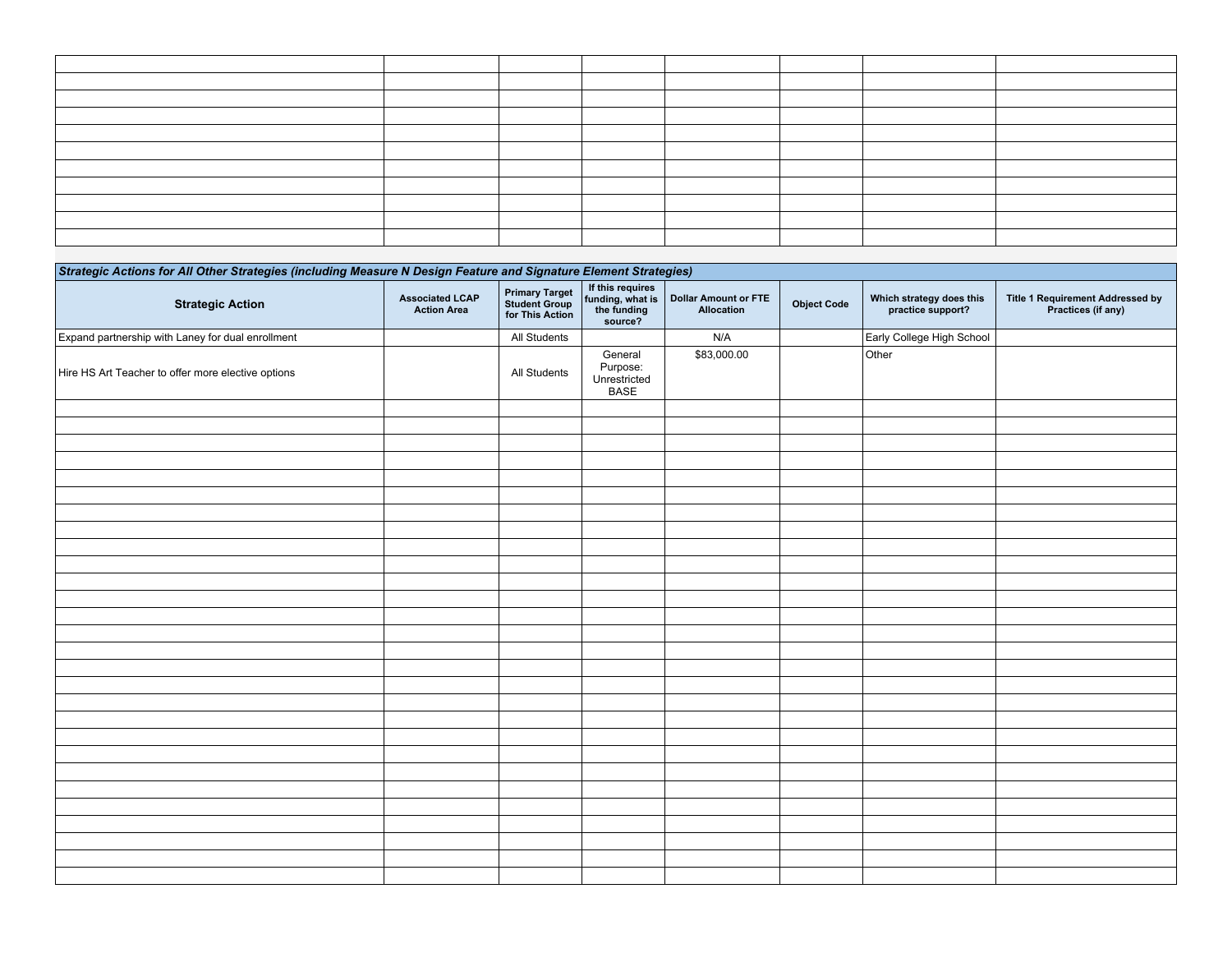| <u> Localista e construire de la construcción de la construcción de la construcción de la construcción de la con</u> |  |  |  |  |
|----------------------------------------------------------------------------------------------------------------------|--|--|--|--|
|                                                                                                                      |  |  |  |  |
| the contract of the contract of the contract of the contract of the contract of                                      |  |  |  |  |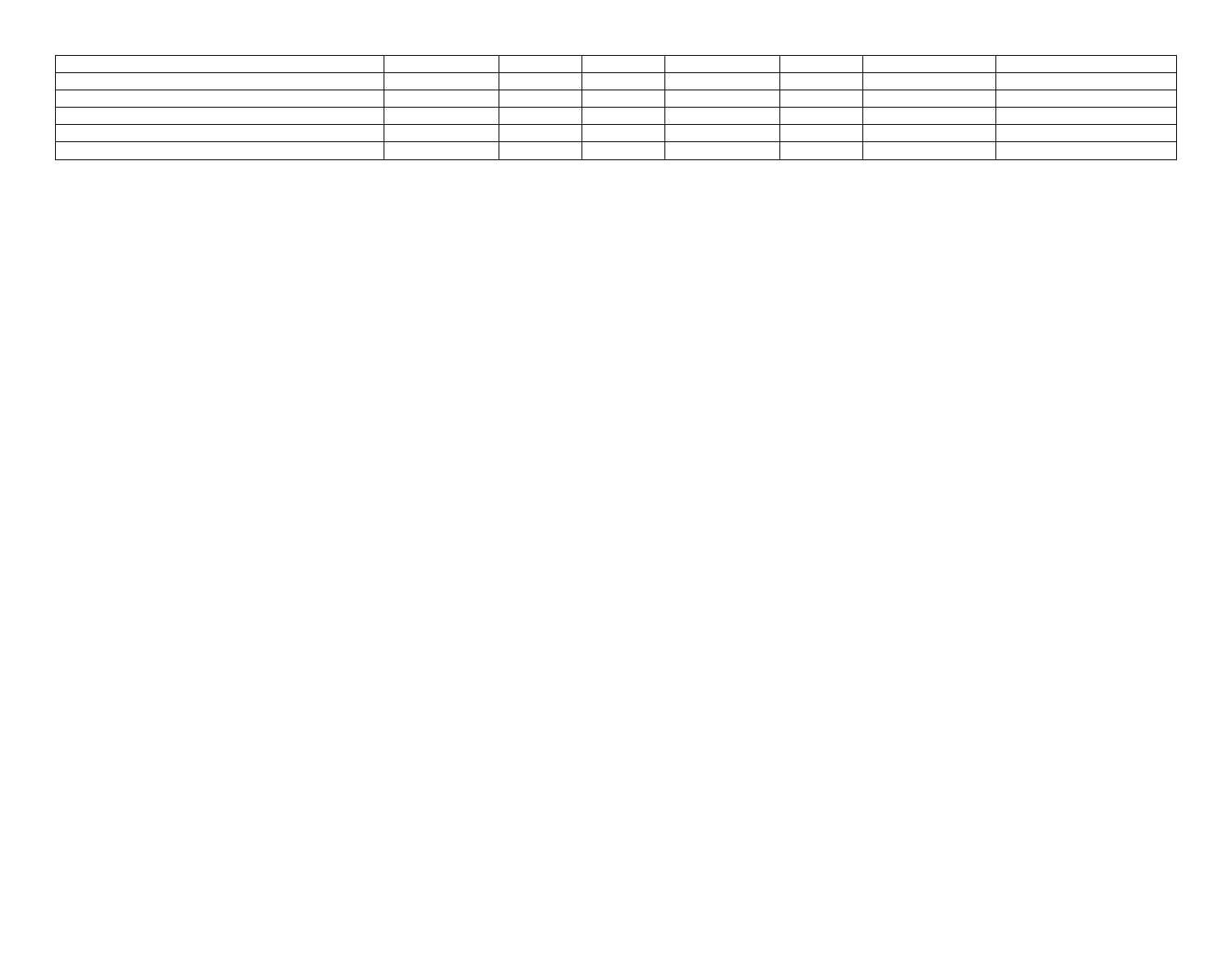| <b>SCHOOL SELF-ASSESSMENT OF LINKED LEARNING IMPLEMENTATION</b>                                                                                                    |                |                      |                                                                                                                                                                                                                                                                      |                                                                                                                                                                                                                                                                   |                                                                                                                                                               |  |
|--------------------------------------------------------------------------------------------------------------------------------------------------------------------|----------------|----------------------|----------------------------------------------------------------------------------------------------------------------------------------------------------------------------------------------------------------------------------------------------------------------|-------------------------------------------------------------------------------------------------------------------------------------------------------------------------------------------------------------------------------------------------------------------|---------------------------------------------------------------------------------------------------------------------------------------------------------------|--|
| Instructions:                                                                                                                                                      |                |                      | KEY:                                                                                                                                                                                                                                                                 |                                                                                                                                                                                                                                                                   |                                                                                                                                                               |  |
| Please complete this self-assessment for your<br>school. The 2015-16 Score refers to the score you<br>gave yourself in the original Planning Grant<br>application. |                |                      | 1: Beginning & Designing                                                                                                                                                                                                                                             | 3: Meeting and Advancing                                                                                                                                                                                                                                          |                                                                                                                                                               |  |
| Click here for Measure N rubric.<br>the full                                                                                                                       |                |                      | 2: Developing & Approaching                                                                                                                                                                                                                                          |                                                                                                                                                                                                                                                                   |                                                                                                                                                               |  |
|                                                                                                                                                                    |                |                      |                                                                                                                                                                                                                                                                      |                                                                                                                                                                                                                                                                   |                                                                                                                                                               |  |
| <b>1. SCHOOL LEADERSHIP AND</b><br><b>VISION</b>                                                                                                                   | 2015-16 Score  | <b>Current Score</b> | <b>Current Status Data to Support Scores</b>                                                                                                                                                                                                                         | Analysis of Strengths and Challenges                                                                                                                                                                                                                              | <b>Root Cause(s)</b>                                                                                                                                          |  |
| Mission and Vision                                                                                                                                                 | $\mathbf{1}$   | 3                    | -Pathway team created in 16-17 school year using<br>Measure N planning funds<br>-Measure N design team consists of small group of<br>teachers, families and students as we do action                                                                                 | We do not have a full pathway yet since this year<br>was our planning year, so teachers do not yet<br>identify as pathway teachers.<br>Our team collaborated with our home office team to                                                                         | -Lack of funds to support a<br>pathway vision or pathway design<br>team<br>-Lack of direction from home                                                       |  |
|                                                                                                                                                                    |                |                      | research on our school site<br>-Measure N design team worked with our home<br>office to make sure our site vision aligns with                                                                                                                                        | ensure successful program implementation - we<br>met about our master schedule, hiring, budget,<br>math intervention programs, and post-secondary                                                                                                                 | office around designing a<br>pathway --this has not been a<br>priority for Aspire Public Schools                                                              |  |
| Leadership Configuration                                                                                                                                           | $\overline{1}$ | $\mathbf{1}$         | overall Aspire charter network vision                                                                                                                                                                                                                                | plans.                                                                                                                                                                                                                                                            | prior to Measure N                                                                                                                                            |  |
| Distributive Leadership                                                                                                                                            | $\overline{1}$ | $\overline{2}$       |                                                                                                                                                                                                                                                                      |                                                                                                                                                                                                                                                                   |                                                                                                                                                               |  |
| 2. EQUITY, ACCESS AND<br><b>ACHIEVEMENT</b>                                                                                                                        | 2015-16 Score  | <b>Current Score</b> | <b>Current Status Data to Support Scores</b>                                                                                                                                                                                                                         | Analysis of Strengths and Challenges                                                                                                                                                                                                                              | <b>Root Cause(s)</b>                                                                                                                                          |  |
| Open Access and Equitable<br>Opportunities                                                                                                                         | $\overline{c}$ | $\overline{2}$       | -Partnership with BUILD is in 4th year and has<br>since expanded into a mandatory course for all 9th<br>graders; Ss then elect about whether or not to<br>continue with BUILD afterschool in 10th-12th grade                                                         | All students take BUILD (E1 course) in 9th grade<br>during the school day. After this course, they can<br>elect into taking BUILD E2 in 10th grade and<br>BUILD E3 in 11th grade. These courses are not<br>built into the school day so not all students are able | master schedule is four blocks<br>and dedciated primarily to core<br>classes to meet A-G<br>requirements. This left little room<br>in a students schedule for |  |
| Diverse Student Representation                                                                                                                                     | $2+$           | $2+$                 |                                                                                                                                                                                                                                                                      | to take the course, even if they want to.<br>We have many EL students and students are not<br>the highest academic achievers who elect to<br>continue with the BUILD program.                                                                                     | anything else besides A-G<br>required courses                                                                                                                 |  |
| Closing the Opportunity Gap                                                                                                                                        | $\mathbf{1}$   | $\mathbf{1}$         |                                                                                                                                                                                                                                                                      |                                                                                                                                                                                                                                                                   |                                                                                                                                                               |  |
|                                                                                                                                                                    |                |                      |                                                                                                                                                                                                                                                                      |                                                                                                                                                                                                                                                                   |                                                                                                                                                               |  |
| <b>3. PROGRAM OF STUDY AND</b><br><b>MASTER SCHEDULING</b>                                                                                                         | 2015-16 Score  | <b>Current Score</b> | <b>Current Status Data to Support Scores</b>                                                                                                                                                                                                                         | <b>Analysis of Strengths and Challenges</b>                                                                                                                                                                                                                       | <b>Root Cause(s)</b>                                                                                                                                          |  |
| Pathway Theme                                                                                                                                                      | -1             | $\overline{2}$       | -in 15-16 and 16-17 we did not have an explicit<br>theme selected; this year in our design year, we<br>polled students and reviewed data from student<br>participation in BUILD to select our<br>entrepreneurship pathway                                            | We offered BUILD just as an organization that we<br>partnered with but did not develop it into a<br>pathway. BUILD has been a very successful<br>partnership for us, and our students have walked<br>away from the program with very positive results             | We are a small school and<br>developing pathways was not a<br>priority prior to Measure N. Due<br>our small size and limited<br>funding, we had to limit our  |  |
|                                                                                                                                                                    |                |                      | -Is not aligned to specific coursework yet with our<br>dual enrollment program -- will build this out as we<br>develop our pathway next year and in the future<br>-Ss are not scheduled in cohorts: Ss do have<br>advisory groups, but these groups will be adjusted | which is why we're excited to develop this<br>partnership into a full pathway for students.                                                                                                                                                                       | course options for students since<br>we are also A-G aligned. Our size<br>and limited master schedule have<br>prevented pathway development<br>in the past.   |  |
| <b>Integrated Core</b>                                                                                                                                             | $\mathbf{1}$   | $\mathbf{1}$         |                                                                                                                                                                                                                                                                      |                                                                                                                                                                                                                                                                   |                                                                                                                                                               |  |
|                                                                                                                                                                    |                |                      | to create more better conditions for SEL education<br>-Ts in grade levels do not have a common prep<br>period                                                                                                                                                        |                                                                                                                                                                                                                                                                   |                                                                                                                                                               |  |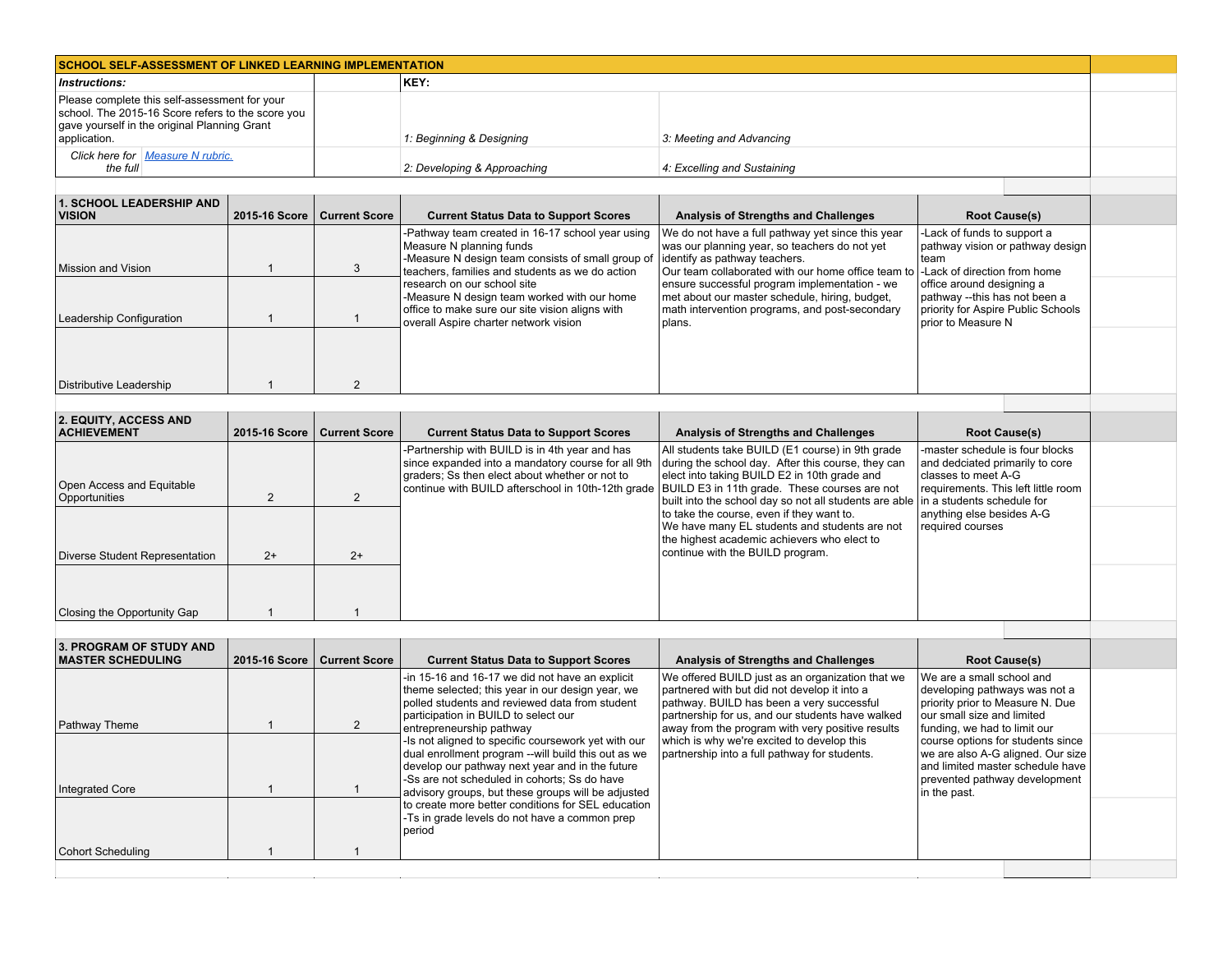| 4. BUILDING A RIGOROUS<br><b>ACADEMIC CORE: STUDENT</b><br><b>CONDITIONS</b> | 2015-16 Score   Current Score | <b>Current Status Data to Support Scores</b>                                                                                                    | Analysis of Strengths and Challenges                                                              | <b>Root Cause(s)</b>                                                                                                                                                  |  |
|------------------------------------------------------------------------------|-------------------------------|-------------------------------------------------------------------------------------------------------------------------------------------------|---------------------------------------------------------------------------------------------------|-----------------------------------------------------------------------------------------------------------------------------------------------------------------------|--|
| Rigorous, Relevant and<br>Integrated Learning                                |                               | -no pathway this year nor in 15-16 school year<br>-We will slowly build up to a level 3 or 4 in pathway<br>development during 17-18 school year | We are still designing and piloting our pathway, so<br>instruction does not align to the pathway. | Pathways and project based<br>learning have not been priorities<br>for Aspire Public Schools, but<br>with Measure N. this has become<br>a priority and we are looking |  |
| Collaborative Learning                                                       |                               |                                                                                                                                                 |                                                                                                   | forward to having the funds to be<br>able to execute pathways at<br>l GSP.                                                                                            |  |

| <b>5. BUILDING A RIGOROUS</b><br><b>ACADEMIC CORE: TEACHER</b><br><b>CONDITIONS</b> | 2015-16 Score | <b>Current Score</b> | <b>Current Status Data to Support Scores</b>                                                                                                                                                                                                      | <b>Analysis of Strengths and Challenges</b>                                                                                                                                                             | <b>Root Cause(s)</b>                                                                                                                |  |
|-------------------------------------------------------------------------------------|---------------|----------------------|---------------------------------------------------------------------------------------------------------------------------------------------------------------------------------------------------------------------------------------------------|---------------------------------------------------------------------------------------------------------------------------------------------------------------------------------------------------------|-------------------------------------------------------------------------------------------------------------------------------------|--|
| <b>Sharing Best Practice</b>                                                        |               | $2+$                 | -Every Friday is a minimum day to allow for staff<br>PD time where there is space for collaboration and<br>sharing best practices<br>-We do not have an explicit system for observing                                                             | All teachers receive weekly feedback on their<br>teaching. Some teachers observe one another and learning have not been priorities<br>give feedback as well, but this is not yet a staff-<br>wide norm. | Pathways and project based<br>for Aspire Public Schools, but<br>with Measure N, this has become                                     |  |
| Collaboration Time                                                                  |               |                      | one another or have this built in as a standard<br>practice amongst staff<br>-Due to block scheduling and small school size,<br>teachers do not have common prep with their                                                                       | We are still designing our pathway, so our<br>professional development does not align with the<br>pathway.                                                                                              | a priority and we are looking<br>forward to having the funds to be<br>able to execute pathways at<br>GSP. Furthermore, our size and |  |
|                                                                                     |               |                      | grade level or subject departments. Also, we<br>usually only have one teacher teaching a specific<br>grade level and subject so it leaves little room for<br>collaboration<br>-Due to no pathway, there is no specific PD for<br>pathway teachers |                                                                                                                                                                                                         | I master schedule have not<br>allowed a lot of space for<br>collaboration.                                                          |  |
| <b>Professional Learning</b>                                                        |               |                      |                                                                                                                                                                                                                                                   |                                                                                                                                                                                                         |                                                                                                                                     |  |

| <b>6. WORK-BASED LEARNING</b>       | 2015-16 Score | <b>Current Score</b> | <b>Current Status Data to Support Scores</b>                                                                                                               | Analysis of Strengths and Challenges                                                 | <b>Root Cause(s)</b>                                                                                                                       |  |
|-------------------------------------|---------------|----------------------|------------------------------------------------------------------------------------------------------------------------------------------------------------|--------------------------------------------------------------------------------------|--------------------------------------------------------------------------------------------------------------------------------------------|--|
|                                     |               |                      | -We do not have one this year or have had in the<br>past a work based learning program<br>-10th graders for final end of year exhibition, go out   pathway | -Work Based Learning is in development,<br>especially as we develop entrepreneurship | We have had limited<br>opportunities to implement work<br>based learning due to lack of                                                    |  |
| <b>Types of Student Experiences</b> |               |                      | and do apprenticeships and internships for a few                                                                                                           |                                                                                      | resources. Work based learning,                                                                                                            |  |
| <b>Pathway Outcomes</b>             |               |                      | days; we would like to expand this program into our<br>pathway development                                                                                 |                                                                                      | from our research, requires a<br>dedicated team to facilitating and<br>we have not had the resources to<br>have such a team just yet. This |  |
|                                     |               |                      |                                                                                                                                                            |                                                                                      | would be something we would<br>want to make happen in the                                                                                  |  |
|                                     |               |                      |                                                                                                                                                            |                                                                                      | future as we develop our<br>pathway.                                                                                                       |  |
| <b>Pathway Evaluation</b>           |               |                      |                                                                                                                                                            |                                                                                      |                                                                                                                                            |  |
|                                     |               |                      |                                                                                                                                                            |                                                                                      |                                                                                                                                            |  |
| <b>7. PERSONALIZED STUDENT</b>      |               |                      |                                                                                                                                                            |                                                                                      |                                                                                                                                            |  |
| <b>SUPPORT</b>                      | 2015-16 Score | <b>Current Score</b> | <b>Current Status Data to Support Scores</b>                                                                                                               | <b>Analysis of Strengths and Challenges</b>                                          | <b>Root Cause(s)</b>                                                                                                                       |  |
|                                     |               |                      | -Students are not explicitly enrolled in pathways<br>because we do not have pathways yet                                                                   | No pathway yet so many items on rubric are not<br>laddressed                         | Pathways and project based<br>learning have not been priorities                                                                            |  |
|                                     |               |                      | -Plans to expand our current advisory structure and                                                                                                        |                                                                                      | for Aspire Public Schools, but                                                                                                             |  |
| Support of Student Needs            |               | $1+$                 | provide students with individual learning plans that<br>المستحر واستجرد المؤامرة ممرمون بمساوية وموامله والمطالبات المراجعا المراريق                       |                                                                                      | with Measure N, this has become<br>المساوا مسارسته المتعاملين والمستحدث والمتحاوية                                                         |  |

a priority and we are looking

would help with addressing remedial work and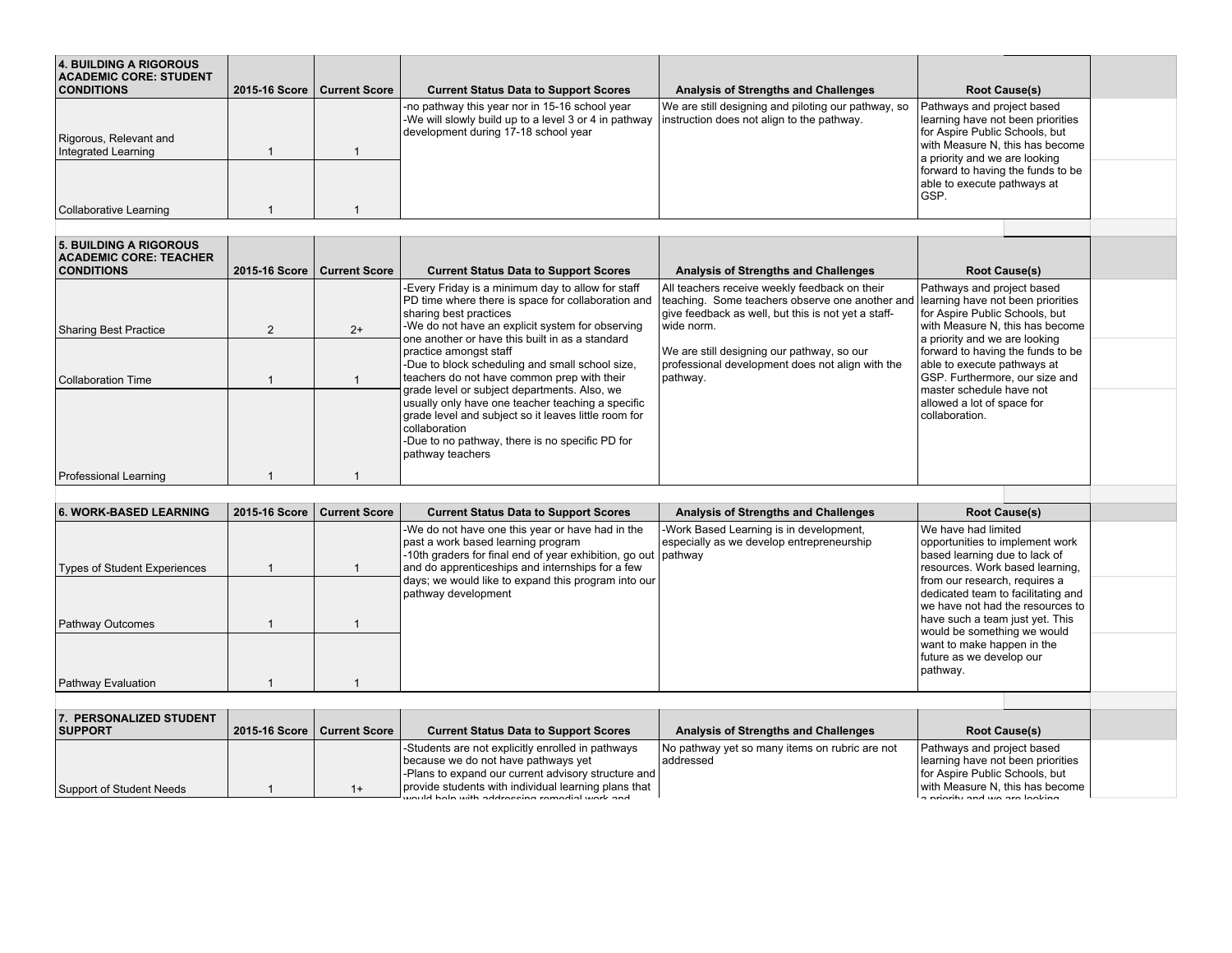|                       |  | would help with addressing remedial work and<br>future career planning | a priority and we are looking<br>forward to having the funds to be<br>able to execute pathways at<br>GSP. Furthermore, our size and<br>master schedule have not<br>allowed a lot of space for<br>collaboration. |  |
|-----------------------|--|------------------------------------------------------------------------|-----------------------------------------------------------------------------------------------------------------------------------------------------------------------------------------------------------------|--|
| College & Career Plan |  |                                                                        |                                                                                                                                                                                                                 |  |